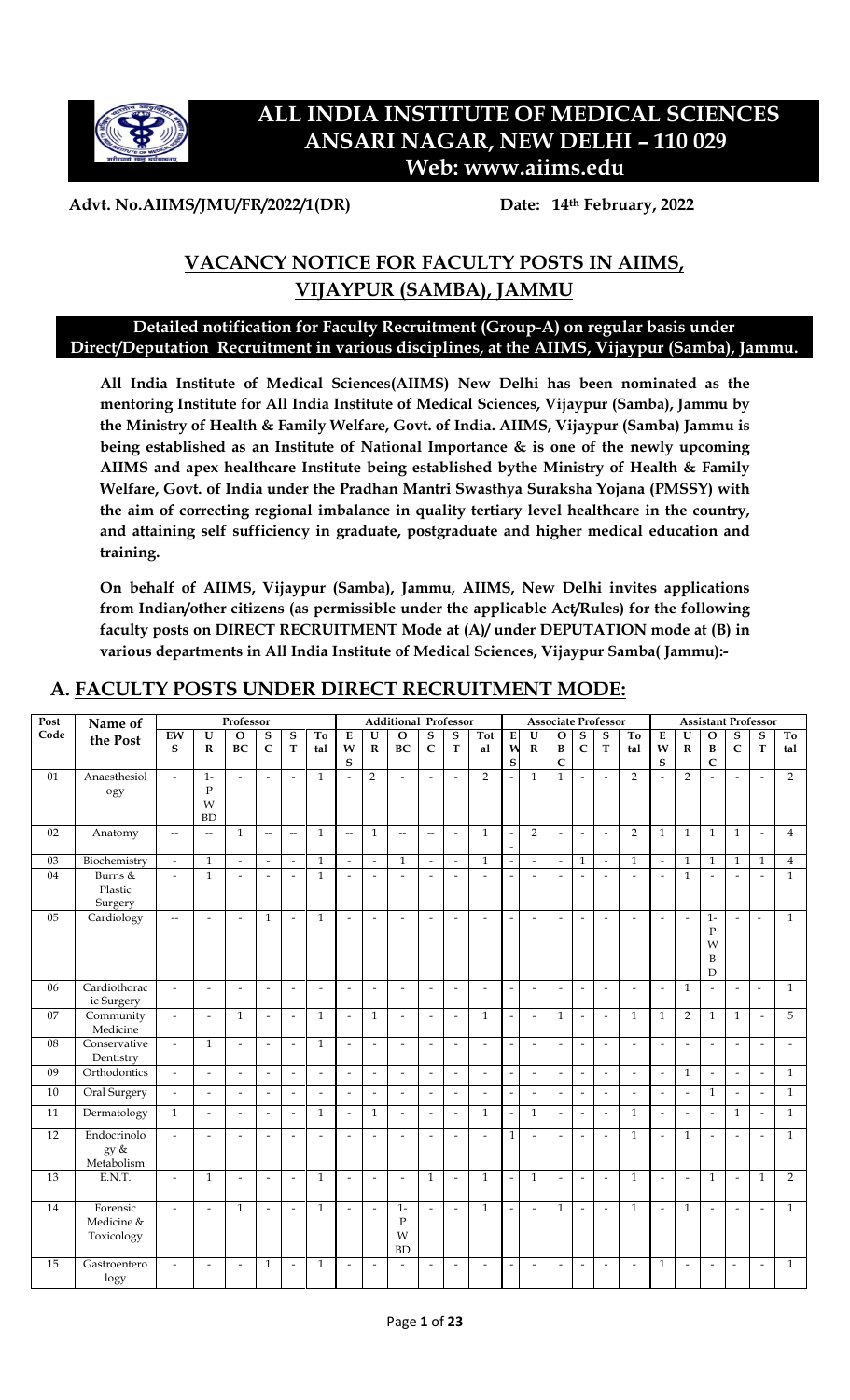| 16              | General                         | $\overline{\phantom{a}}$ | $\overline{\phantom{a}}$ | $\overline{\phantom{a}}$ | $\overline{a}$           | $\mathbf{1}$             | $\mathbf{1}$             | $\overline{a}$           |                          |                          | $\overline{a}$           |                          |                          |                          |                          | $\overline{a}$              | $\mathbf{1}$             | $\mathbf{1}$                | $\overline{2}$           | $\overline{\phantom{a}}$                | $\overline{2}$            | $\mathbf{1}$             | $\mathbf{1}$             | $\overline{a}$           | 4                        |
|-----------------|---------------------------------|--------------------------|--------------------------|--------------------------|--------------------------|--------------------------|--------------------------|--------------------------|--------------------------|--------------------------|--------------------------|--------------------------|--------------------------|--------------------------|--------------------------|-----------------------------|--------------------------|-----------------------------|--------------------------|-----------------------------------------|---------------------------|--------------------------|--------------------------|--------------------------|--------------------------|
|                 | Medicine                        |                          |                          |                          |                          |                          |                          |                          |                          |                          |                          |                          |                          |                          |                          |                             |                          |                             |                          |                                         |                           |                          |                          |                          |                          |
| 17              | General                         | $\overline{\phantom{a}}$ | $\mathbf{1}$             | $\mathbf{1}$             | $\blacksquare$           | $\overline{\phantom{a}}$ | $\overline{2}$           | $\overline{\phantom{a}}$ | $\mathbf{1}$             | $\overline{\phantom{a}}$ | $\overline{\phantom{a}}$ | $\overline{\phantom{a}}$ | $\mathbf{1}$             |                          | $\overline{2}$           | $\mathbf{1}$                | $\overline{\phantom{a}}$ | $\overline{\phantom{a}}$    | 3                        | $\overline{\phantom{a}}$                | $\mathbf{1}$              | $\mathbf{1}$             | $\mathbf{1}$             | $\omega$                 | 3                        |
|                 | Surgery                         |                          |                          |                          |                          |                          |                          |                          |                          |                          |                          |                          |                          |                          |                          |                             |                          |                             |                          |                                         |                           |                          |                          |                          |                          |
| $18\,$          | Hospital                        | $\overline{\phantom{a}}$ | $\frac{1}{2}$            | $\bar{\phantom{a}}$      | $\overline{\phantom{a}}$ | $\overline{\phantom{a}}$ | $\overline{\phantom{a}}$ | $\mathbf{1}$             | $\overline{\phantom{a}}$ | $\overline{\phantom{a}}$ | $\overline{\phantom{a}}$ | $\overline{\phantom{a}}$ | $\mathbf{1}$             |                          | $\bar{\phantom{a}}$      | $\overline{\phantom{a}}$    | $\overline{\phantom{a}}$ | $\overline{\phantom{a}}$    | $\overline{\phantom{a}}$ | $1-$                                    | $\mathbf{1}$              | $\mathbf{1}$             | $\bar{\phantom{a}}$      | $\mathbf{1}$             | $\overline{4}$           |
|                 | Administrati                    |                          |                          |                          |                          |                          |                          |                          |                          |                          |                          |                          |                          |                          |                          |                             |                          |                             |                          | $\rm P$                                 |                           |                          |                          |                          |                          |
|                 | on                              |                          |                          |                          |                          |                          |                          |                          |                          |                          |                          |                          |                          |                          |                          |                             |                          |                             |                          | W                                       |                           |                          |                          |                          |                          |
|                 |                                 |                          |                          |                          |                          |                          |                          |                          |                          |                          |                          |                          |                          |                          |                          |                             |                          |                             |                          | $\, {\bf B}$                            |                           |                          |                          |                          |                          |
| 19              | Medicine                        | $\overline{\phantom{a}}$ | $\mathbf{1}$             | $\overline{\phantom{a}}$ | $\overline{\phantom{a}}$ | $\overline{\phantom{a}}$ | $\mathbf{1}$             |                          | $\mathbf{1}$             |                          | $\overline{\phantom{a}}$ | $\blacksquare$           | $\mathbf{1}$             | $\overline{\phantom{a}}$ | $\mathbf{1}$             | $\blacksquare$              | $\overline{\phantom{a}}$ | $\blacksquare$              | $\mathbf{1}$             | $\mathbf D$<br>$\overline{\phantom{a}}$ | $\mathbf{1}$              | $\overline{\phantom{a}}$ |                          | $\overline{\phantom{a}}$ | $\mathbf{1}$             |
|                 | Oncology                        |                          |                          |                          |                          |                          |                          | $\overline{\phantom{a}}$ |                          | $\overline{\phantom{a}}$ |                          |                          |                          |                          |                          |                             |                          |                             |                          |                                         |                           |                          | $\overline{\phantom{a}}$ |                          |                          |
| $\overline{20}$ | Microbiolog                     | $\omega$                 | $\mathbf{1}$             | $\omega$                 | $\blacksquare$           | $\bar{\phantom{a}}$      | $\overline{1}$           | $\blacksquare$           | $\overline{\phantom{a}}$ | $\mathbf{1}$             | $\mathbf{1}$             | $\overline{\phantom{a}}$ | $\overline{2}$           | L,                       | $\bar{\phantom{a}}$      | $\overline{1}$              | $\mathbf{1}$             | $\overline{\phantom{a}}$    | $\overline{2}$           | $\overline{\phantom{a}}$                | $\mathbf{1}$              | $\mathbf{1}$             | $\mathbf{1}$             | $\omega$                 | 3                        |
|                 | V                               |                          |                          |                          |                          |                          |                          |                          |                          |                          |                          |                          |                          |                          |                          |                             |                          |                             |                          |                                         |                           |                          |                          |                          |                          |
| $\overline{21}$ | Neonatology                     | $\blacksquare$           | $\overline{\phantom{a}}$ | $\blacksquare$           | $\mathbf{1}$             | $\overline{\phantom{a}}$ | $\mathbf{1}$             | $\overline{\phantom{a}}$ | $\overline{\phantom{a}}$ | $\overline{\phantom{a}}$ | $\overline{\phantom{a}}$ | $\mathbf{1}$             | $\mathbf{1}$             | $\mathbf{1}$             | $\overline{\phantom{a}}$ | $\overline{\phantom{a}}$    | $\overline{\phantom{a}}$ | $\overline{\phantom{a}}$    | $\mathbf{1}$             | $\overline{\phantom{a}}$                | $\overline{\phantom{a}}$  | $\blacksquare$           | $\blacksquare$           | $\overline{\phantom{a}}$ | $\overline{\phantom{a}}$ |
| $\overline{22}$ | Nephrology                      | $\blacksquare$           | $\overline{\phantom{a}}$ | $1\,$                    | $\omega$                 | $\omega$                 | $\overline{1}$           | $\sim$                   | $\omega$                 | $\overline{\phantom{a}}$ | $\overline{\phantom{a}}$ | $\omega$                 | $\blacksquare$           | $\sim$                   | $\overline{\phantom{a}}$ | $\mathcal{L}_{\mathcal{A}}$ | $\overline{\phantom{a}}$ | $\omega$                    | $\omega$                 | $\overline{\phantom{a}}$                | $\,1\,$                   | $\omega$                 | $\blacksquare$           | $\overline{\phantom{a}}$ | $\,1$                    |
| 23              | Neurology                       | $\,1\,$                  | $\overline{\phantom{a}}$ | $\omega$                 | $\overline{\phantom{a}}$ | $\overline{\phantom{a}}$ | $\mathbf{1}$             | $\overline{\phantom{a}}$ | $\overline{\phantom{a}}$ | $\overline{\phantom{a}}$ | $\overline{\phantom{a}}$ | $\Box$                   | $\overline{\phantom{a}}$ | $\overline{\phantom{a}}$ | $\overline{\phantom{a}}$ | $\overline{\phantom{a}}$    | $\overline{\phantom{a}}$ | $\overline{\phantom{a}}$    | $\overline{\phantom{a}}$ | $\overline{\phantom{a}}$                | $\frac{1}{2}$             | $\mathbf{1}$             | $\overline{\phantom{a}}$ | $\omega$                 | $\,1$                    |
| 24              | Neurosurger                     | $\overline{\phantom{a}}$ | $\Box$                   | $\sim$                   | $\omega$                 | $\overline{a}$           | $\omega$                 | $\omega$                 | $\overline{\phantom{a}}$ | $\equiv$                 | $\bar{\phantom{a}}$      | $\omega$                 | $\omega$                 | $\overline{\phantom{a}}$ | $\mathbb{Z}^2$           | $\omega$                    | $\omega$                 | $\bar{\phantom{a}}$         | $\omega$                 | $\mathbb{Z}^2$                          | $\mathbf{1}$              | $\omega$                 | $\omega$                 | $\omega$                 | $\mathbf{1}$             |
|                 | y                               |                          |                          |                          |                          |                          |                          |                          |                          |                          |                          |                          |                          |                          |                          |                             |                          |                             |                          |                                         |                           |                          |                          |                          |                          |
| 25              | Nuclear                         | $\overline{\phantom{a}}$ | $\overline{\phantom{a}}$ | $\omega$                 | $\blacksquare$           | $\bar{\phantom{a}}$      | $\omega$                 | $\blacksquare$           | $\mathbf{1}$             | $\overline{\phantom{a}}$ | $\mathbb{Z}$             | $\overline{\phantom{a}}$ | $\mathbf{1}$             | L,                       | $\overline{\phantom{a}}$ | $\blacksquare$              | $\blacksquare$           | $\omega$                    | $\omega$                 | $\overline{\phantom{a}}$                | $\omega$                  | $\sim$                   | $\mathbf{1}$             | $\omega$                 | $\mathbf{1}$             |
|                 | Medicine                        |                          |                          |                          |                          |                          |                          |                          |                          |                          |                          |                          |                          |                          |                          |                             |                          |                             |                          |                                         |                           |                          |                          |                          |                          |
| $\overline{26}$ | Obstetrics &                    | $\omega$                 | $\mathbf{1}$             | $\omega$                 | $\blacksquare$           | $\overline{\phantom{a}}$ | $\mathbf{1}$             | $\blacksquare$           | $\Box$                   | $\mathbf{1}$             | $\overline{\phantom{a}}$ | $\omega$                 | $\mathbf{1}$             | $\overline{\phantom{a}}$ | $2 -$                    | $\blacksquare$              | $\blacksquare$           | $\overline{\phantom{a}}$    | $\overline{2}$           | $\mathbf{1}$                            | $\mathbf{1}$              | $\mathbf{1}$             | $\blacksquare$           | $\omega$                 | $\overline{3}$           |
|                 | Gynecology                      |                          |                          |                          |                          |                          |                          |                          |                          |                          |                          |                          |                          |                          | $\overline{O}$<br>ut     |                             |                          |                             |                          |                                         |                           |                          |                          |                          |                          |
|                 |                                 |                          |                          |                          |                          |                          |                          |                          |                          |                          |                          |                          |                          |                          | of                       |                             |                          |                             |                          |                                         |                           |                          |                          |                          |                          |
|                 |                                 |                          |                          |                          |                          |                          |                          |                          |                          |                          |                          |                          |                          |                          | 2,1                      |                             |                          |                             |                          |                                         |                           |                          |                          |                          |                          |
|                 |                                 |                          |                          |                          |                          |                          |                          |                          |                          |                          |                          |                          |                          |                          | for                      |                             |                          |                             |                          |                                         |                           |                          |                          |                          |                          |
|                 |                                 |                          |                          |                          |                          |                          |                          |                          |                          |                          |                          |                          |                          |                          | $\mathbf P$              |                             |                          |                             |                          |                                         |                           |                          |                          |                          |                          |
|                 |                                 |                          |                          |                          |                          |                          |                          |                          |                          |                          |                          |                          |                          |                          | W                        |                             |                          |                             |                          |                                         |                           |                          |                          |                          |                          |
|                 |                                 |                          |                          |                          |                          |                          |                          |                          |                          |                          |                          |                          |                          |                          | <b>BD</b>                |                             |                          |                             |                          |                                         |                           |                          |                          |                          |                          |
| $27\,$          | Ophthalmolo                     | $\overline{\phantom{a}}$ | $\mathbf{1}$             | $\blacksquare$           | $\overline{\phantom{a}}$ | $\overline{\phantom{a}}$ | $\mathbf{1}$             | $\overline{\phantom{a}}$ | $\mathbf{1}$             | $\overline{\phantom{a}}$ | $\overline{\phantom{a}}$ | $\overline{\phantom{a}}$ | $\mathbf{1}$             | $\overline{\phantom{a}}$ | $\overline{\phantom{a}}$ | $\mathbf{1}$                | $\mathbf{1}$             | $\Box$                      | $\overline{2}$           | $\blacksquare$                          | $\mathbf{1}$              | $\sim$                   | $\overline{\phantom{a}}$ | $\mathbf{1}$             | $\overline{2}$           |
|                 | gy                              |                          |                          |                          |                          |                          |                          |                          |                          |                          |                          |                          |                          |                          |                          |                             |                          |                             |                          |                                         |                           |                          |                          |                          |                          |
| 28              | Orthopedics                     | $\overline{\phantom{a}}$ | $\overline{\phantom{a}}$ | $\mathbf{1}$             | $\overline{\phantom{a}}$ | $\Box$                   | $\mathbf{1}$             | $\overline{\phantom{a}}$ | $\mathbf{1}$             | $\overline{\phantom{a}}$ | $\overline{\phantom{a}}$ | $\overline{\phantom{a}}$ | $\mathbf{1}$             | $\overline{\phantom{a}}$ | $\mathbf{1}$             | $\overline{\phantom{a}}$    | $\overline{\phantom{a}}$ | $\mathbf{1}$                | $\overline{2}$           | $\overline{\phantom{a}}$                | $\overline{\phantom{a}}$  | $\mathbf{1}$             | $\mathbf{1}$             | $\overline{\phantom{a}}$ | $\overline{2}$           |
| 29              | Pediatric                       | $\overline{\phantom{a}}$ | $\overline{\phantom{a}}$ | $\overline{a}$           | $\mathbf{1}$             | $\overline{a}$           | $\mathbf{1}$             | $\blacksquare$           | $\overline{a}$           | $\overline{\phantom{a}}$ | $\mathbf{1}$             | $\sim$                   | $\mathbf{1}$             | $\overline{a}$           | $\overline{a}$           | $\omega$                    | $\sim$                   | $\overline{a}$              | $\mathcal{L}$            | $\blacksquare$                          | $\mathbf{1}$              | $\sim$                   | $\omega$                 | $\ddot{\phantom{a}}$     | $\mathbf{1}$             |
|                 | Surgery                         |                          |                          |                          |                          |                          |                          |                          |                          |                          |                          |                          |                          |                          |                          |                             |                          |                             |                          |                                         |                           |                          |                          |                          |                          |
| $\overline{30}$ | Pediatrics                      | $\omega$                 | $\mathbf{1}$             | $\omega$                 | $\omega$                 | $\bar{\phantom{a}}$      | $\mathbf{1}$             | $\blacksquare$           | $\bar{\phantom{a}}$      | $\mathbf{1}$             | $\mathbb{Z}$             | $\omega$                 | $\mathbf{1}$             | $\overline{\phantom{a}}$ | $\mathbf{1}$             | $\mathbf{1}$                | $\overline{\phantom{a}}$ | $\blacksquare$              | $\overline{2}$           | $\mathbf{1}$                            | $\mathbf{1}$              | $\mathbf{1}$             | $\overline{\phantom{a}}$ | $\omega$                 | 3                        |
|                 |                                 |                          |                          |                          |                          |                          |                          |                          |                          |                          |                          |                          |                          |                          |                          |                             |                          |                             |                          |                                         |                           |                          |                          |                          |                          |
|                 |                                 |                          |                          |                          |                          |                          |                          |                          |                          |                          |                          |                          |                          |                          |                          |                             |                          |                             |                          |                                         |                           | $\mathbf P$              |                          |                          |                          |
|                 |                                 |                          |                          |                          |                          |                          |                          |                          |                          |                          |                          |                          |                          |                          |                          |                             |                          |                             |                          |                                         |                           | W<br>B                   |                          |                          |                          |
|                 |                                 |                          |                          |                          |                          |                          |                          |                          |                          |                          |                          |                          |                          |                          |                          |                             |                          |                             |                          |                                         |                           | D                        |                          |                          |                          |
|                 |                                 |                          |                          |                          |                          |                          |                          |                          |                          |                          |                          |                          |                          |                          |                          |                             |                          |                             |                          |                                         |                           |                          |                          |                          |                          |
| 31              | Pathology                       | $\overline{\phantom{a}}$ | $\overline{\phantom{a}}$ | $\blacksquare$           | $\overline{\phantom{a}}$ | $\mathbf{1}$             | $\mathbf{1}$             | $\mathbf{1}$             | $\mathbf{1}$             | $\blacksquare$           | $\blacksquare$           | $\overline{\phantom{a}}$ | $\overline{2}$           | $\overline{1}$           | $\Box$                   | $\blacksquare$              | $\overline{\phantom{a}}$ | $\blacksquare$              | $\mathbf{1}$             | $\overline{\phantom{a}}$                | $\sqrt{2}$                | $\mathbf{1}$             | $\mathbf{1}$             | $\blacksquare$           | $\overline{\mathbf{4}}$  |
| 32              | Pharmacolog                     | $\overline{\phantom{a}}$ | $\omega$                 | $\overline{1}$           | $\overline{\phantom{a}}$ | $\Box$                   | $\overline{1}$           | $\omega$                 | $\overline{1}$           | $\blacksquare$           | $\blacksquare$           | $\overline{\phantom{a}}$ | $\mathbf{1}$             | $\omega$                 | $\sim$                   | $\sim$                      | $\overline{1}$           | $\mathcal{L}_{\mathcal{A}}$ | $\,1\,$                  | $\overline{\phantom{a}}$                | $\overline{1}$            | $\,1\,$                  | $\overline{1}$           | $\,1\,$                  | $\overline{4}$           |
|                 | y                               |                          |                          |                          |                          |                          |                          |                          |                          |                          |                          |                          |                          |                          |                          |                             |                          |                             |                          |                                         |                           |                          |                          |                          |                          |
| $\overline{33}$ | Physical                        | $\overline{\phantom{a}}$ | $\overline{\phantom{a}}$ | $\overline{\phantom{a}}$ | $\overline{\phantom{a}}$ | $\overline{\phantom{a}}$ | $\overline{\phantom{a}}$ | $\overline{\phantom{a}}$ | $\overline{a}$           | $\overline{a}$           | $\overline{\phantom{a}}$ | $\overline{\phantom{a}}$ | $\overline{a}$           | $\overline{\phantom{a}}$ | $\overline{\phantom{a}}$ | $\mathbf{1}$                | $\overline{\phantom{a}}$ | $\overline{\phantom{a}}$    | $\mathbf{1}$             | $\overline{\phantom{a}}$                | $\mathbf{1}$              | $\overline{\phantom{a}}$ | $\overline{\phantom{a}}$ |                          | $\mathbf{1}$             |
|                 | Medicine &<br>Rehabilitatio     |                          |                          |                          |                          |                          |                          |                          |                          |                          |                          |                          |                          |                          |                          |                             |                          |                             |                          |                                         |                           |                          |                          |                          |                          |
|                 | $\mathbf n$                     |                          |                          |                          |                          |                          |                          |                          |                          |                          |                          |                          |                          |                          |                          |                             |                          |                             |                          |                                         |                           |                          |                          |                          |                          |
| 34              | Physiology                      | $\overline{\phantom{a}}$ | $\mathbf{1}$             | $\overline{\phantom{a}}$ | $\overline{\phantom{a}}$ | $\overline{\phantom{a}}$ | $\mathbf{1}$             | $\overline{\phantom{a}}$ | $\overline{\phantom{a}}$ | $\mathbf{1}$             | $\overline{\phantom{a}}$ | $\blacksquare$           | $\mathbf{1}$             | $\overline{\phantom{a}}$ | 3                        | $\mathbf{1}$                | $\overline{\phantom{a}}$ | $\overline{\phantom{a}}$    | $\overline{4}$           | $\mathbf{1}$                            | $\mathbf{1}$              | $\mathbf{1}$             | $\mathbf{1}$             | $\overline{\phantom{a}}$ | $\overline{4}$           |
|                 |                                 |                          |                          |                          |                          |                          |                          |                          |                          |                          |                          |                          |                          |                          |                          |                             |                          |                             |                          |                                         |                           | $\overline{(\ }$         |                          |                          |                          |
|                 |                                 |                          |                          |                          |                          |                          |                          |                          |                          |                          |                          |                          |                          |                          |                          |                             |                          |                             |                          |                                         |                           | P                        |                          |                          |                          |
|                 |                                 |                          |                          |                          |                          |                          |                          |                          |                          |                          |                          |                          |                          |                          |                          |                             |                          |                             |                          |                                         |                           | W                        |                          |                          |                          |
|                 |                                 |                          |                          |                          |                          |                          |                          |                          |                          |                          |                          |                          |                          |                          |                          |                             |                          |                             |                          |                                         |                           | $\, {\bf B}$             |                          |                          |                          |
|                 |                                 |                          |                          |                          |                          |                          |                          |                          |                          |                          |                          |                          |                          |                          |                          |                             |                          |                             |                          |                                         |                           | D                        |                          |                          |                          |
| 35              | Psychiatry                      | $\mathbf{1}$             | $\overline{\phantom{a}}$ | $\overline{\phantom{a}}$ | $\overline{\phantom{a}}$ | $\overline{\phantom{a}}$ | $\mathbf{1}$             | $\overline{\phantom{a}}$ | $\frac{1}{2}$            | $\overline{\phantom{a}}$ | $\mathbf{1}$             | $\omega$                 | $\mathbf{1}$             | $\overline{\phantom{a}}$ | $\overline{\phantom{a}}$ | $\overline{\phantom{a}}$    | $\,1\,$                  | $\bar{\phantom{a}}$         | $\mathbf{1}$             | $\blacksquare$                          | $\mathbf{1}$              | $\mathbf{1}$             | $\overline{\phantom{a}}$ | $\overline{\phantom{a}}$ | $\overline{2}$           |
|                 |                                 |                          |                          |                          |                          |                          |                          |                          |                          |                          |                          |                          |                          |                          |                          |                             |                          |                             |                          |                                         |                           |                          |                          |                          |                          |
| $\overline{36}$ | Pulmonary                       |                          |                          |                          |                          |                          |                          | $\overline{\phantom{a}}$ | $\overline{\phantom{a}}$ | $\overline{\phantom{a}}$ | $\overline{\phantom{a}}$ | $\overline{\phantom{a}}$ | $\overline{\phantom{a}}$ | $\overline{a}$           | $\mathbf{1}$             | $\overline{\phantom{a}}$    | $\overline{\phantom{a}}$ | $\overline{\phantom{a}}$    | $\mathbf{1}$             | $\overline{\phantom{a}}$                | $\overline{2}$            | $\overline{\phantom{a}}$ | $\overline{\phantom{a}}$ | $\overline{\phantom{a}}$ | $\overline{2}$           |
|                 |                                 |                          |                          |                          |                          |                          |                          |                          |                          |                          |                          |                          |                          |                          |                          |                             |                          |                             |                          |                                         |                           |                          |                          |                          |                          |
|                 |                                 | $\overline{\phantom{a}}$ | $\overline{\phantom{a}}$ | $\overline{\phantom{a}}$ | $\mathbf{1}$             | $\overline{\phantom{a}}$ | $\mathbf{1}$             |                          |                          |                          |                          |                          |                          |                          |                          |                             |                          |                             |                          |                                         |                           |                          |                          |                          |                          |
| $\overline{37}$ | Medicine<br>Radio               | $\overline{\phantom{a}}$ | $\overline{\phantom{a}}$ | $\mathbf{1}$             | $\overline{\phantom{a}}$ | $\overline{\phantom{a}}$ | $\mathbf{1}$             | $\overline{\phantom{a}}$ | $\,1\,$                  | $\overline{\phantom{a}}$ | $\overline{\phantom{a}}$ | $\overline{\phantom{a}}$ | $\mathbf{1}$             | $\overline{\phantom{a}}$ | $\overline{\phantom{a}}$ | $\,1$                       | $\blacksquare$           | $\overline{\phantom{a}}$    | $\,1\,$                  | $\overline{\phantom{a}}$                | $\overline{\phantom{a}}$  | $\mathbf{1}$             | $\overline{1}$           | $\mathbf{1}$             | 3                        |
|                 | Diagnosis                       |                          |                          |                          |                          |                          |                          |                          |                          |                          |                          |                          |                          |                          |                          |                             |                          |                             |                          |                                         |                           |                          |                          |                          |                          |
| 38              | Radiotherap                     | $\overline{\phantom{a}}$ | $\mathbf{1}$             | $\overline{\phantom{a}}$ | $\blacksquare$           | $\Box$                   | $1\,$                    | $\overline{\phantom{a}}$ | $\overline{\phantom{a}}$ | $\overline{\phantom{a}}$ | $\overline{\phantom{a}}$ | $\overline{\phantom{a}}$ | $\overline{\phantom{a}}$ | $\overline{\phantom{a}}$ | $\overline{\phantom{a}}$ | $\blacksquare$              | $\overline{\phantom{a}}$ | $\Box$                      | $\blacksquare$           | $\mathbf{1}$                            | $\overline{\phantom{a}}$  | $\overline{\phantom{a}}$ | $\overline{\phantom{a}}$ | $\overline{\phantom{a}}$ | $\mathbf{1}$             |
|                 | у                               |                          |                          |                          |                          |                          |                          |                          |                          |                          |                          |                          |                          |                          |                          |                             |                          |                             |                          |                                         |                           |                          |                          |                          |                          |
| 39              | Surgical                        | $\omega$                 | $\overline{\phantom{a}}$ | $\omega$                 | $\omega$                 | $\overline{\phantom{a}}$ | $\omega$                 | $\blacksquare$           | $\overline{\phantom{a}}$ | $\overline{\phantom{a}}$ | $\mathbb{Z}$             | $\overline{\phantom{a}}$ | $\blacksquare$           | L,                       | $\overline{\phantom{a}}$ | $\omega$                    | $\overline{\phantom{a}}$ | $\overline{\phantom{a}}$    | $\omega$                 | $\overline{\phantom{a}}$                | $\overline{\phantom{a}}$  | $\mathbf{1}$             | $\overline{\phantom{a}}$ | $\ddot{\phantom{a}}$     | $\mathbf{1}$             |
|                 | Gastroentero                    |                          |                          |                          |                          |                          |                          |                          |                          |                          |                          |                          |                          |                          |                          |                             |                          |                             |                          |                                         |                           |                          |                          |                          |                          |
|                 | logy                            |                          |                          |                          |                          |                          |                          |                          |                          |                          |                          |                          |                          |                          |                          |                             |                          |                             |                          |                                         |                           |                          |                          |                          |                          |
| $40\,$          | Surgical                        | $\overline{\phantom{a}}$ | $\mathbf{1}$             | $\mathbb{Z}^2$           | $\Box$                   | $\overline{a}$           | $\mathbf{1}$             | $\omega$                 | $\overline{a}$           | $\overline{\phantom{a}}$ | $\sim$                   | $\omega$                 | $\bar{\phantom{a}}$      | $\overline{a}$           | $\bar{\phantom{a}}$      | $\omega$                    | $\overline{\phantom{a}}$ | $\mathbb{Z}^2$              | $\mathbb{Z}^2$           | $\overline{a}$                          | $\mathbf{1}$              | $\sim$                   | $\overline{a}$           | $\ddot{\phantom{a}}$     | $\mathbf{1}$             |
|                 | Oncology                        | $\blacksquare$           |                          | $\omega$                 | $\blacksquare$           | $\overline{\phantom{a}}$ |                          | $\blacksquare$           |                          | $\overline{\phantom{a}}$ |                          | $\overline{\phantom{a}}$ | $\overline{\phantom{a}}$ |                          |                          | $\blacksquare$              |                          | $\overline{\phantom{a}}$    |                          | $\overline{\phantom{a}}$                |                           | $\sim$                   |                          | $\omega$                 |                          |
| 41              | Transfusion                     |                          | $\mathbf{1}$             |                          |                          |                          | $\mathbf{1}$             |                          | $\overline{\phantom{a}}$ |                          | $\overline{\phantom{a}}$ |                          |                          |                          | $\mathbf{1}$             |                             | $\overline{\phantom{a}}$ |                             | $\mathbf{1}$             |                                         | $\mathbf{1}$              |                          | $\mathbf{1}$             |                          | $\overline{2}$           |
|                 | Medicine &<br><b>Blood Bank</b> |                          |                          |                          |                          |                          |                          |                          |                          |                          |                          |                          |                          |                          | $($ P<br>${\bf wB}$      |                             |                          |                             |                          |                                         |                           |                          |                          |                          |                          |
|                 |                                 |                          |                          |                          |                          |                          |                          |                          |                          |                          |                          |                          |                          |                          | D)                       |                             |                          |                             |                          |                                         |                           |                          |                          |                          |                          |
| 42              | Trauma                          | $\overline{\phantom{a}}$ | $\overline{\phantom{a}}$ | $\overline{\phantom{a}}$ | $\overline{\phantom{a}}$ | $\overline{\phantom{a}}$ | $\overline{\phantom{a}}$ | $\overline{\phantom{a}}$ | $\overline{\phantom{a}}$ | $\sim$                   | $\overline{\phantom{a}}$ | $\blacksquare$           | $\overline{\phantom{a}}$ | $\overline{\phantom{a}}$ | $\mathbf{1}$             | $\overline{\phantom{a}}$    | $\overline{\phantom{a}}$ | $\blacksquare$              | $\mathbf{1}$             | $\overline{\phantom{a}}$                | 3                         | $\overline{\phantom{a}}$ | $\overline{\phantom{a}}$ |                          | 3                        |
|                 | &Emergency                      |                          |                          |                          |                          |                          |                          |                          |                          |                          |                          |                          |                          |                          |                          |                             |                          |                             |                          |                                         |                           |                          |                          |                          |                          |
|                 | Medicine                        |                          |                          |                          |                          |                          |                          |                          |                          |                          |                          |                          |                          |                          |                          |                             |                          |                             |                          |                                         |                           |                          |                          |                          |                          |
| 43              | Urology                         | $\overline{\phantom{a}}$ | $\overline{\phantom{a}}$ | $\overline{\phantom{a}}$ | $\overline{\phantom{a}}$ | $\overline{\phantom{a}}$ | $\overline{\phantom{a}}$ | $\overline{\phantom{a}}$ | $\overline{\phantom{a}}$ | $\overline{\phantom{a}}$ | $\overline{\phantom{a}}$ | $\overline{\phantom{a}}$ | $\overline{\phantom{a}}$ | $\overline{\phantom{a}}$ | $\overline{\phantom{a}}$ | $\overline{\phantom{a}}$    | $\overline{\phantom{a}}$ | $\overline{\phantom{a}}$    | $\blacksquare$           | $\overline{\phantom{a}}$                | $\overline{\phantom{a}}$  | $\mathbf{1}$             | $\overline{\phantom{a}}$ | $\omega$                 | $\mathbf{1}$             |
|                 |                                 |                          |                          |                          |                          |                          |                          |                          |                          |                          |                          |                          |                          |                          |                          |                             |                          |                             |                          |                                         |                           |                          |                          |                          |                          |
|                 | <b>Total Posts</b>              | 3                        | 15                       | $\,8\,$                  | 5                        | $\overline{2}$           | 33                       | $\overline{2}$           | $\mathbf 1$              | 6                        | $\overline{4}$           | $\mathbf{1}$             | 26                       | $\overline{3}$           | $\overline{18}$          | $\mathbf 1$                 | 6                        | $\overline{2}$              | 39                       | $\,$ 8 $\,$                             | $\ensuremath{\mathbf{3}}$ | $\overline{2}$           | $\mathbf{1}$             | 6                        | 85                       |
|                 | <b>Grand Total</b>              |                          |                          |                          |                          |                          |                          |                          | $\mathfrak{Z}$           |                          |                          |                          | 183                      |                          |                          | $\boldsymbol{0}$            |                          |                             |                          |                                         | 6                         | $\mathbf{1}$             | $\overline{4}$           |                          |                          |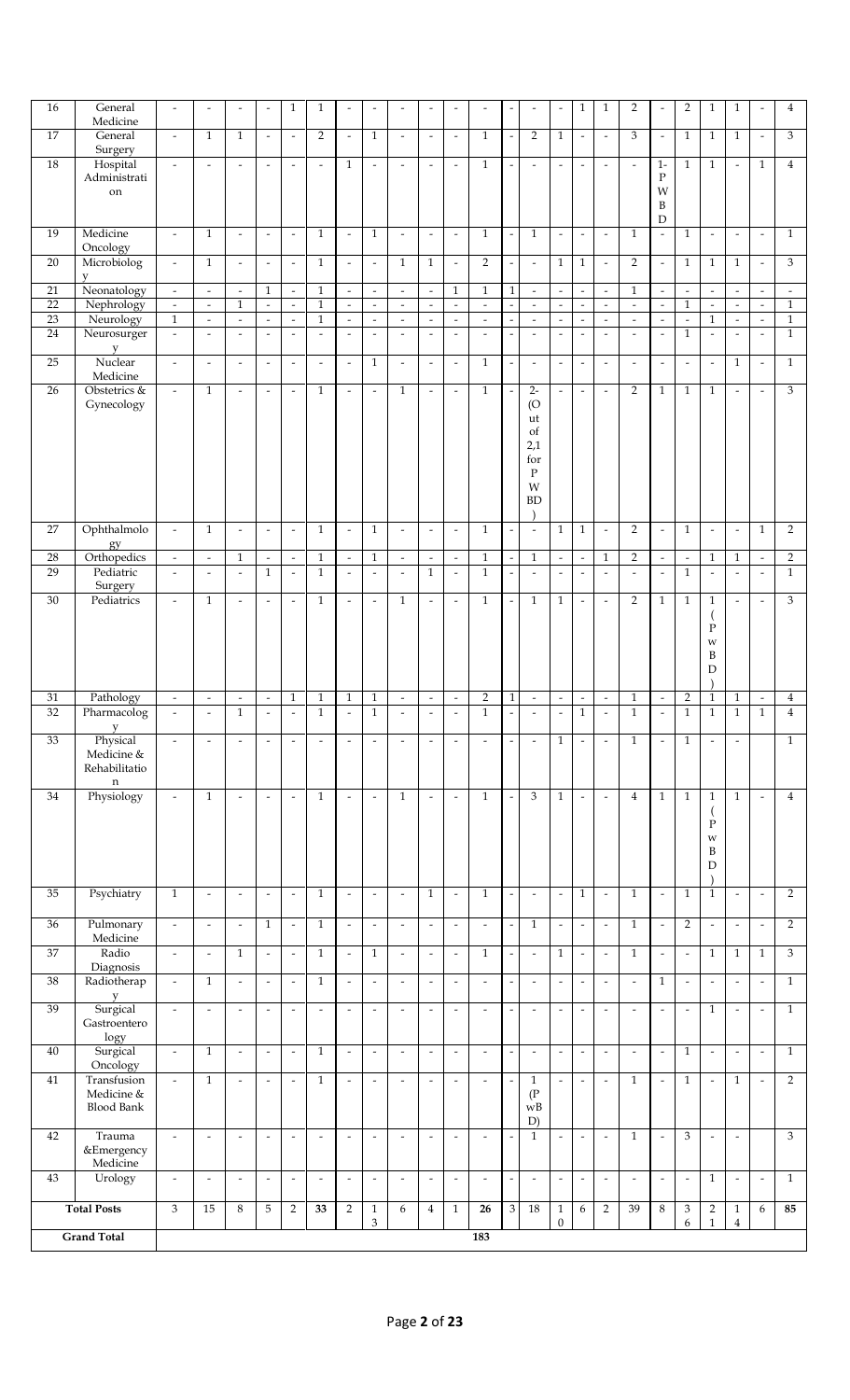#### **Note:**

- **1. The above vacancies are provisional and subject to variation. The Executive Director, AIIMS, Vijaypur, Samba (Jammu) reserves the right to vary the no. of vacancies including reserved vacancies as per the Govt. of India Rules/Circulars and functional requirements or otherwise.**
- **2.** *As per the instructions of Govt. of India,04% horizontal Reservation for persons with Benchmark disabilities (PwBD) in above vacancies have been allotted.*
- **3. All Candidates are permitted to apply against posts earmarked for EWS subject to the following conditions:**
	- i) That their candidature will be considered only if EWS applicants are not available
	- ii) That their candidature will be as UR candidates only, which means, there shall be no
	- relaxations which are otherwise permitted under their specific categories.
	- iii) Under no circumstances, the fee will be reimbursed.
- **4.** The cut-off date to determine the maximum age limit, essential qualification and experiences will be the last date of submission of online application.
- **5.** The experience wherever prescribed shall be counted after acquiring the prescribed qualification as per Recruitment Rules for determining eligibility. One should have completed desired duration of experience on or before the last date of submission of online application.

Desired teaching/research experience should have been acquired from NMC/MCI/DCI/Indian Nursing Council/State Nursing Council /recognized teaching institutions wherever applicable. In all other cases decision of Screening Committee on admissibility of experience being valid for present recruitment will be final.

### **Abbreviation used:** Economically Weaker Section(EWS), Unreserved(UR), Other Backward Classes(OBC), Scheduled Castes(SC), Scheduled Tribes(ST), Persons with Benchmark Disabilities (PwBD).

### **Opening date of online application is 24th February, 2022.**

(Link available on [www.aiimsexams.ac.in\)](http://www.aiimsexams.ac.in/)

### **Closing date of online application is 25thMarch, 2022.**

### **Last date of submission of Hard copy of application form in Faculty Cell, AIIMS, New Delhi is 01st April, 2022.**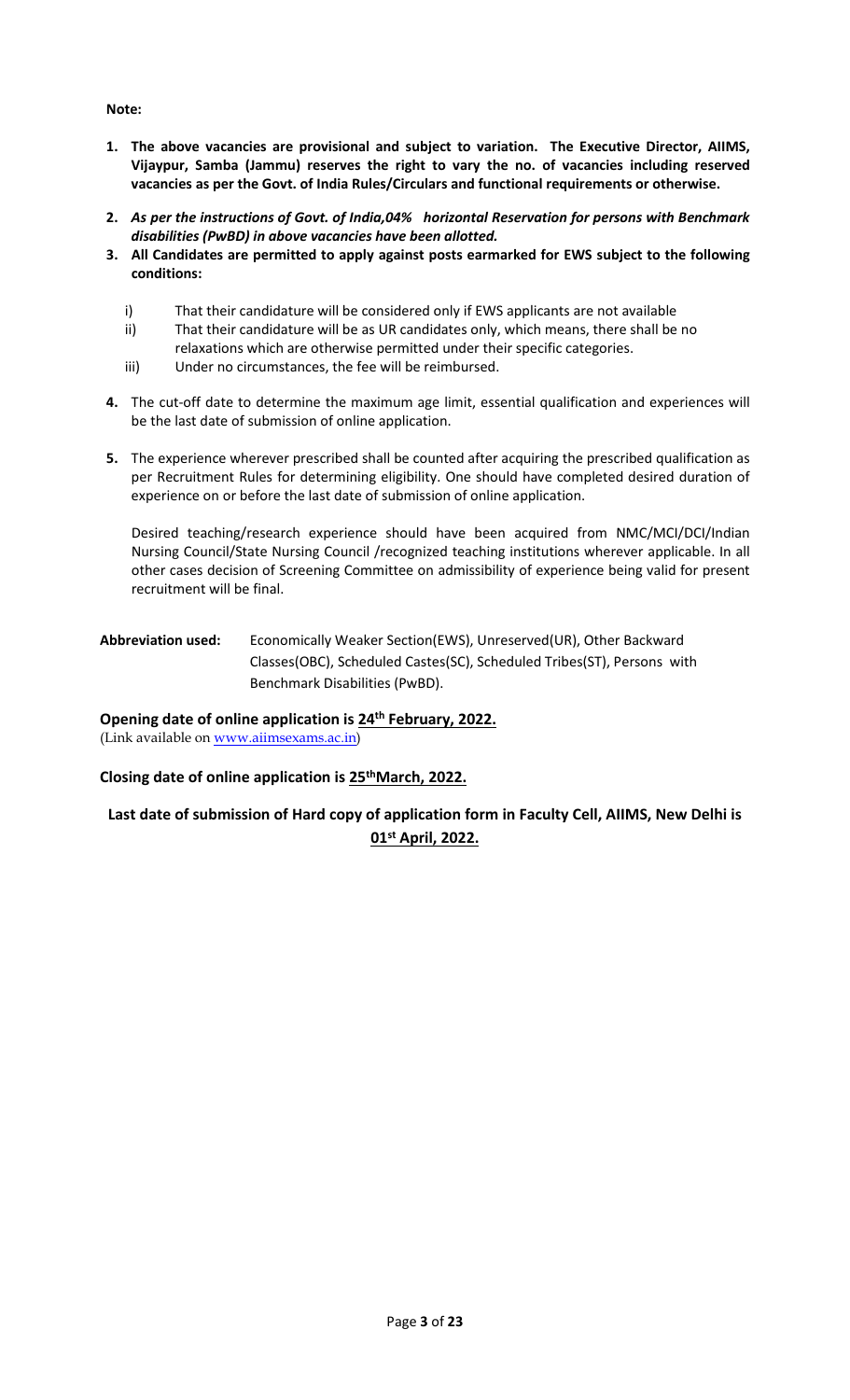### **Prescribed Recruitment Rules for various faculty posts of Assistant Professor at AIIMS, Vijaypur, Samba (Jammu)**

| Post<br>Code | Name of the post                                        | <b>Essential Qualification &amp; Experience</b>                                                                                                                                                                                                                                                                              |
|--------------|---------------------------------------------------------|------------------------------------------------------------------------------------------------------------------------------------------------------------------------------------------------------------------------------------------------------------------------------------------------------------------------------|
| 01           | Assistant Professor<br>of<br>Anaesthesiology            | A medical qualification included in Schedule I & II or part II of<br>$\mathbf{i}$<br>the third Schedule of the Indian Medical Council Act of 1956<br>(candidates possessing the qualifications included in Part-II of<br>the third Scheduled should also fulfill the conditions specified<br>in Section $13(3)$ of the Act). |
|              |                                                         | $\rm ii)$<br>A postgraduate qualification i.e. M.D in Anesthesiology or a<br>recognized qualification equivalent thereto.                                                                                                                                                                                                    |
|              |                                                         | Three years teaching and/or research experience from a<br>iii)<br>recognized Institution in the subject/discipline concerned after<br>obtaining the qualifying degree of MD in Anesthesiology or a<br>qualification recognized equivalent thereto.                                                                           |
| 02           | Professor<br>of<br>Assistant<br>Anatomy                 | FOR MEDICAL CANDIDATES<br>i)<br>Same as for Assistant Professor of Anaesthesiology at Sl. No.<br>01 above.                                                                                                                                                                                                                   |
|              |                                                         | $\mathbf{ii}$<br>A postgraduate qualification, e.g. MSin Anatomy or a<br>recognized qualification equivalent thereto.                                                                                                                                                                                                        |
|              |                                                         | Three years teaching and/or research experience in a<br>iii)<br>recognized Institution in the concerned of specialty after<br>obtaining the qualifying degree of MS in Anatomy or a<br>qualification recognized equivalent thereto.                                                                                          |
|              |                                                         | FOR NON-MEDICAL CANDIDATES                                                                                                                                                                                                                                                                                                   |
|              |                                                         | Master's Degree in Anatomy from a recognized Institution or a<br>$\mathbf{i}$<br>recognized qualification equivalent thereto.                                                                                                                                                                                                |
|              |                                                         | A Doctorate Degree from a recognized University.<br>$\rm ii)$                                                                                                                                                                                                                                                                |
|              |                                                         | Three years teaching and/or research experience from a<br>$\overline{\text{iii}}$<br>recognized Institution in the discipline/subject concerned after<br>obtaining the Doctorate Degree.                                                                                                                                     |
| 03           | Professor<br>Assistant<br>of                            | FOR MEDICAL CANDIDATES                                                                                                                                                                                                                                                                                                       |
|              | Biochemistry                                            | $\mathbf{i}$<br>Same as for Assistant Professor of Anaesthesiology at Sl. No.<br>01 above.                                                                                                                                                                                                                                   |
|              |                                                         | $\rm ii)$<br>A postgraduate qualification, i.e. MD in Biochemistry or a<br>recognized qualification equivalent thereto.                                                                                                                                                                                                      |
|              |                                                         | iii)<br>Three years teaching and/or research experience from a<br>recognized Institution in the subject/discipline concerned after<br>obtaining the qualifying degree of MD in Biochemistry or a<br>qualification recognized equivalent thereto.                                                                             |
|              |                                                         | <b>For Non-Medical Candidates</b>                                                                                                                                                                                                                                                                                            |
|              |                                                         | $\mathbf{i}$<br>A postgraduate qualification, i.e. Master's Degree in Medical<br>Biochemistry/Biochemistry.                                                                                                                                                                                                                  |
|              |                                                         | $\mathbf{ii}$<br>Doctorate Degree of a recognized University.                                                                                                                                                                                                                                                                |
|              |                                                         | Three years teaching and/or research experience from a<br>$\overline{\text{iii}}$<br>recognized Institution in the discipline/subject concerned after<br>obtaining the Doctorate Degree.                                                                                                                                     |
| 04           | Assistant<br>Professor<br>of<br>Burns & Plastic Surgery | i)<br>Same as for Assistant Professor of Anaesthesiology at Sl. No.<br>01 above.                                                                                                                                                                                                                                             |
|              |                                                         | $\mathbf{ii}$<br>M.Ch. in Plastic Surgery (2 years or 3 years or 5 years or 6<br>years recognized course) or recognized<br>qualification<br>equivalent thereto.                                                                                                                                                              |
|              |                                                         | One year teaching and/or research experience in a recognized<br>iii)<br>Institution in the subject of specialty after obtaining the Degree                                                                                                                                                                                   |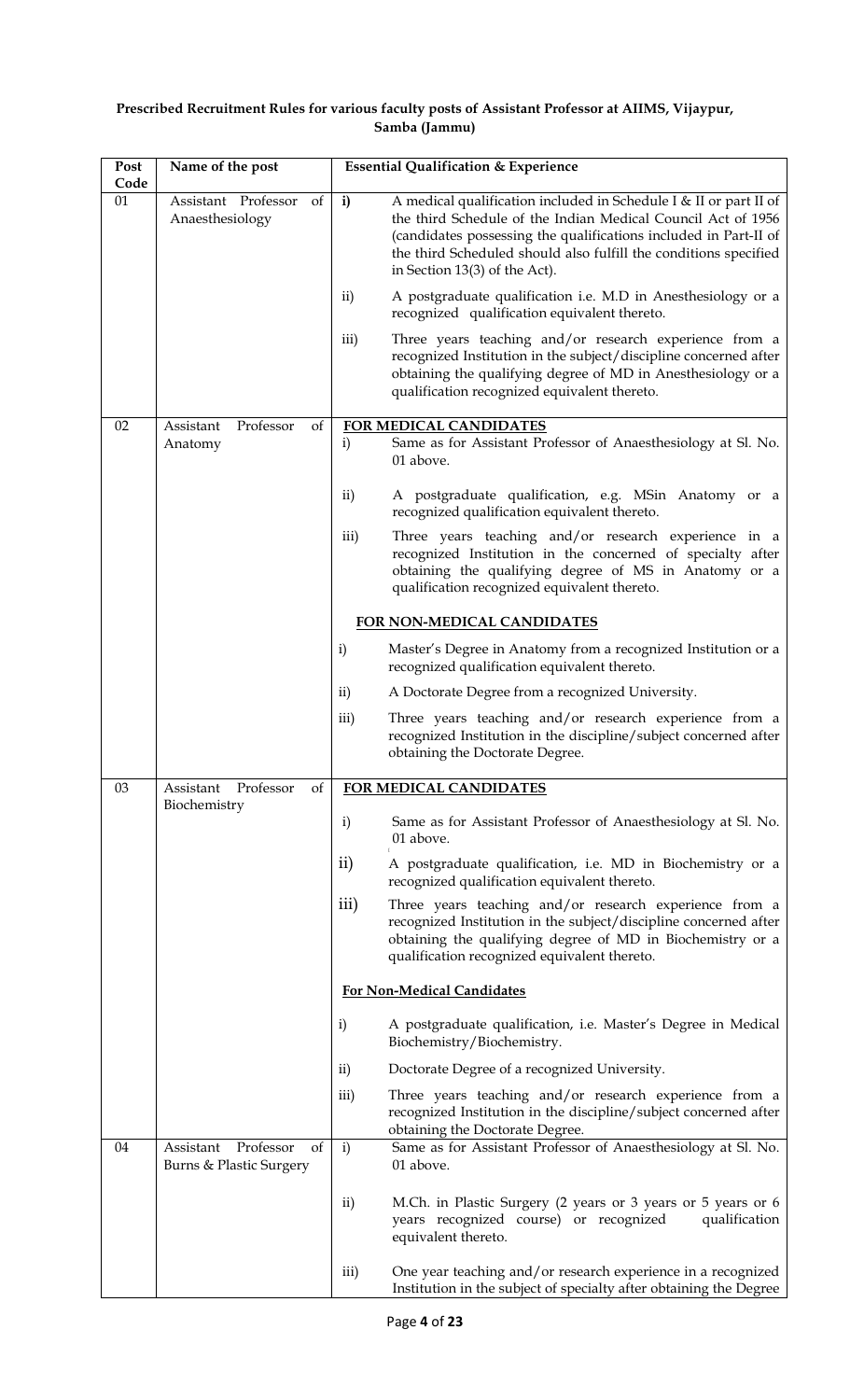|    |                                                     |               | of M.Ch. in Plastic Surgery (2 years or 5 years recognized<br>course) or a qualification recognized equivalent thereto.<br>However, no experience is necessary for the candidates<br>possessing 03 years or 06 years recognized Degree of M.Ch in<br>Plastic Surgery.                                                                                                                                                                                                                                                                                                                                                                 |
|----|-----------------------------------------------------|---------------|---------------------------------------------------------------------------------------------------------------------------------------------------------------------------------------------------------------------------------------------------------------------------------------------------------------------------------------------------------------------------------------------------------------------------------------------------------------------------------------------------------------------------------------------------------------------------------------------------------------------------------------|
| 05 | Assistant Professor<br>of<br>Cardiology             | i)            | Same as for Assistant Professor of Anesthesiology at Sl. No. 01<br>above.                                                                                                                                                                                                                                                                                                                                                                                                                                                                                                                                                             |
|    |                                                     | $\rm ii)$     | D.M. in Cardiology (2 years or 3 years or 5 years or 6 years<br>recognized course after MBBS) or recognized qualification<br>equivalent thereto.                                                                                                                                                                                                                                                                                                                                                                                                                                                                                      |
|    |                                                     | iii)          | One year teaching and/or research experience from a<br>recognized Institution in the subject/discipline concerned after<br>obtaining the Degree of D.M. in Cardiology (2 years or 5 years<br>recognized course after MBBS) or a qualification recognized<br>equivalent thereto. However, no experience is necessary for<br>the candidates possessing three years or six years recognized<br>Degree of D.M. in Cardiology.                                                                                                                                                                                                             |
| 06 | Assistant Professor<br>of<br>Cardiothoracic Surgery | $\mathbf{i}$  | Same as for Assistant Professor of Anesthesiology at Sl. No. 01<br>above.                                                                                                                                                                                                                                                                                                                                                                                                                                                                                                                                                             |
|    |                                                     | $\mathbf{ii}$ | M.Ch. in CTVS (2 years or 3 years or 5 years or 6 years<br>recognized course after MBBS) or recognized qualification<br>equivalent thereto.                                                                                                                                                                                                                                                                                                                                                                                                                                                                                           |
|    |                                                     | iii)          | One year teaching and/or research experience in a recognized<br>Institution in the subject of specialty after obtaining the Degree<br>of M.Ch. in CTVS (2 years or 5 years recognized course after<br>MBBS) or a qualification recognized equivalent thereto.<br>However, no experience is necessary for the candidates<br>possessing three years or six years recognized Degree of M.Ch.<br>in CTVS.                                                                                                                                                                                                                                 |
| 07 | Assistant Professor of<br><b>Community Medicine</b> | $\mathbf{i}$  | Same as for Assistant Professor of Anaesthesiology at Sl. No.<br>01 above.                                                                                                                                                                                                                                                                                                                                                                                                                                                                                                                                                            |
|    |                                                     | $\mathbf{ii}$ | A postgraduate qualification, e.g. MD in Community<br>Medicine/ Preventive & Social Medicine or a recognized<br>qualification equivalent thereto. Candidates possessing M.D.<br>in other clinical subjects are also eligible provided that they<br>have acquired the above essential qualification of a Degree in<br>Community Medicine/ Preventive & Social Medicine at a later<br>stage.                                                                                                                                                                                                                                            |
|    |                                                     | iii)          | Three years teaching and/or research experience from a<br>recognized Institution in the subject/discipline concerned after<br>obtaining the qualifying degree of MD in Community<br>Medicine/Preventive & Social Medicine or a qualification<br>recognized equivalent thereto. For candidates who have done<br>M.D. in Preventive & Social Medicine or Community Medicine<br>in addition to MD in other Clinical subjects, half $(1/2)$ of the<br>total experience required for the post should be in the subject<br>of Community Medicine after the candidate has acquired MD<br>in Preventive & Social Medicine/Community Medicine. |
| 08 | Assistant Professor of<br>Conservative Dentistry    | i)            | A Graduate Dental Qualification e.g. included in Part-I of<br>Dentist Act, 1948.                                                                                                                                                                                                                                                                                                                                                                                                                                                                                                                                                      |
|    |                                                     | $\mathbf{ii}$ | MDS in Conservative Dentistry & Endodontics or a<br>qualification recognized equivalent thereto.                                                                                                                                                                                                                                                                                                                                                                                                                                                                                                                                      |
|    |                                                     | iii)          | Three years teaching and/or research experience in a<br>recognized Institution in the subject of specialty after obtaining<br>the qualifying degree of MDS in Conservative Dentistry $\&$<br>Endodontics or a qualification recognized equivalent thereto.                                                                                                                                                                                                                                                                                                                                                                            |
| 09 | Assistant Professor of<br>Orthodontics              | $\mathbf{i}$  | A Graduate Dental Qualification e.g. included in Part-I of<br>Dentist Act, 1948.                                                                                                                                                                                                                                                                                                                                                                                                                                                                                                                                                      |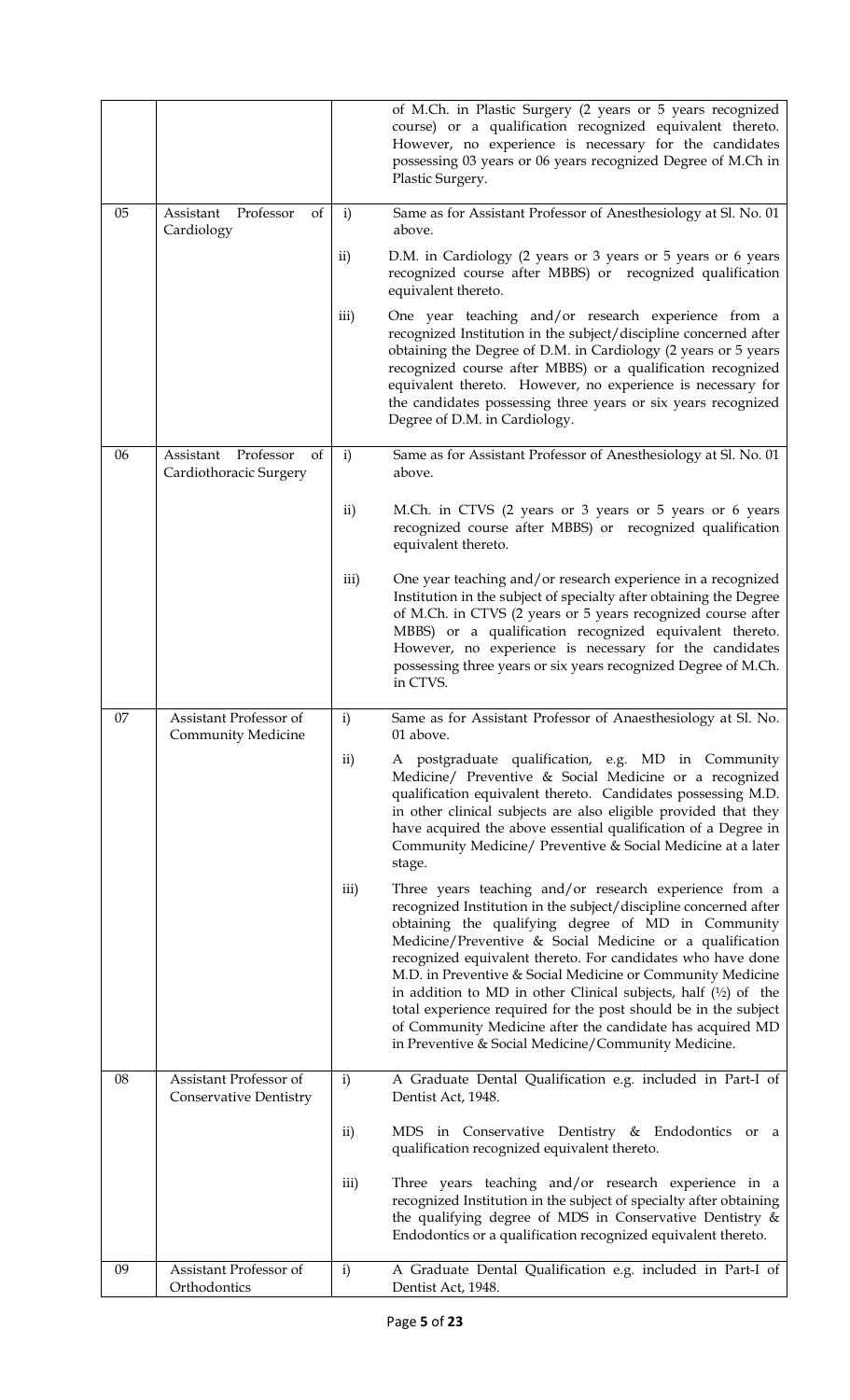|    |                                                           | $\mathbf{ii}$ | MDS in Orthodontics & Dentofacial Orthopaedics or a<br>qualification recognized equivalent thereto.                                                                                                                                                                                                                                                                                                                                              |
|----|-----------------------------------------------------------|---------------|--------------------------------------------------------------------------------------------------------------------------------------------------------------------------------------------------------------------------------------------------------------------------------------------------------------------------------------------------------------------------------------------------------------------------------------------------|
|    |                                                           | iii)          | Three years teaching and/or research experience in a<br>recognized Institution in the subject of specialty after obtaining<br>the qualifying degree of MDS in Orthodontics & Dentofacial<br>Orthopaedics or a qualification recognized equivalent thereto.                                                                                                                                                                                       |
| 10 | Assistant Professor of<br>Oral Surgery                    | $\mathbf{i}$  | A Graduate Dental Qualification e.g. included in Part-I of<br>Dentist Act, 1948                                                                                                                                                                                                                                                                                                                                                                  |
|    |                                                           | $\mathbf{ii}$ | MDS in Oral & Maxillofacial Surgery or a qualification<br>recognized equivalent<br>thereto.                                                                                                                                                                                                                                                                                                                                                      |
|    |                                                           | iii)          | Three years teaching and/or research experience in a<br>recognized Institution in the Subject of specialty after<br>obtaining the qualifying degree of MDS in Oral &<br>Maxillofacial Surgery or a qualification recognized equivalent<br>thereto.                                                                                                                                                                                               |
| 11 | Assistant<br>Professor<br>of<br>Dermatology               | i)            | Same as for Assistant Professor of Anesthesiology at Sl.No. 01<br>above.                                                                                                                                                                                                                                                                                                                                                                         |
|    |                                                           | $\mathbf{i}$  | M.D. in Dermatology & Venereology or a recognized<br>qualification equivalent thereto.                                                                                                                                                                                                                                                                                                                                                           |
|    |                                                           | $\mathbf{ii}$ | Three years teaching and/or research experience from a<br>recognized Institution after obtaining the qualifying degree of<br>MD in Dermatology & Venereology or a qualification<br>recognized equivalent thereto.                                                                                                                                                                                                                                |
| 12 | Assistant Professor<br>of<br>Endocrinology<br>&           | i)            | Same as for Assistant Professor of Anesthesiology at Sl. No. 01<br>above.                                                                                                                                                                                                                                                                                                                                                                        |
|    | Metabolism                                                | $\rm ii)$     | D.M. in Endocrinology & Metabolism (2 years or 3 years or 5<br>years or 06 years recognized course) or a qualification<br>recognized equivalent thereto.                                                                                                                                                                                                                                                                                         |
|    |                                                           | iii)          | One year teaching and/or research experience from a<br>recognized Institution in the subject/discipline concerned<br>after obtaining the Degree of D.M. in Endocrinology $\&$<br>Metabolism (2 years or 5 years recognized course) or a<br>qualification recognized equivalent thereto. However, no<br>experience is necessary for the candidates possessing 03 years<br>or 06 years recognized Degree of D.M. in Endocrinology &<br>Metabolism. |
| 13 | Professor<br>Assistant<br>of<br>E.N.T.                    | $\mathbf{i}$  | Same as for Assistant Professor of Anesthesiology at Sl. No. 01<br>above.                                                                                                                                                                                                                                                                                                                                                                        |
|    |                                                           | (i)           | A postgraduate qualification e.g. MS in E.N.T. or a recognized<br>qualification equivalent thereto.                                                                                                                                                                                                                                                                                                                                              |
|    |                                                           | (ii)          | Three years teaching and/or research experience in a<br>recognized Institution in the subject of specialty after obtaining<br>the qualifying degree of M.S. in E.N.T. or a qualification<br>recognized equivalent thereto.                                                                                                                                                                                                                       |
| 14 | Professor<br>Assistant<br>of<br>Medicine<br>Forensic<br>& | $\mathbf{ii}$ | Same as for Assistant Professor of Anesthesiology at Sl. No. 01<br>above.                                                                                                                                                                                                                                                                                                                                                                        |
|    | Toxicology                                                | iii)          | A Postgraduate qualification e.g. MD in Forensic Medicine or<br>a recognized qualification equivalent thereto.                                                                                                                                                                                                                                                                                                                                   |
|    |                                                           | iv)           | Three years teaching and/or research experience from a<br>recognized Institution in the subject/discipline concerned<br>after obtaining the qualifying degree of MD in Forensic<br>Medicine or a qualification recognized equivalent thereto.                                                                                                                                                                                                    |
| 15 | Professor<br>Assistant<br>of<br>Gastroenterology          | $\mathbf{i}$  | Same as for Assistant Professor of Anesthesiology at Sl. No. 01<br>above.                                                                                                                                                                                                                                                                                                                                                                        |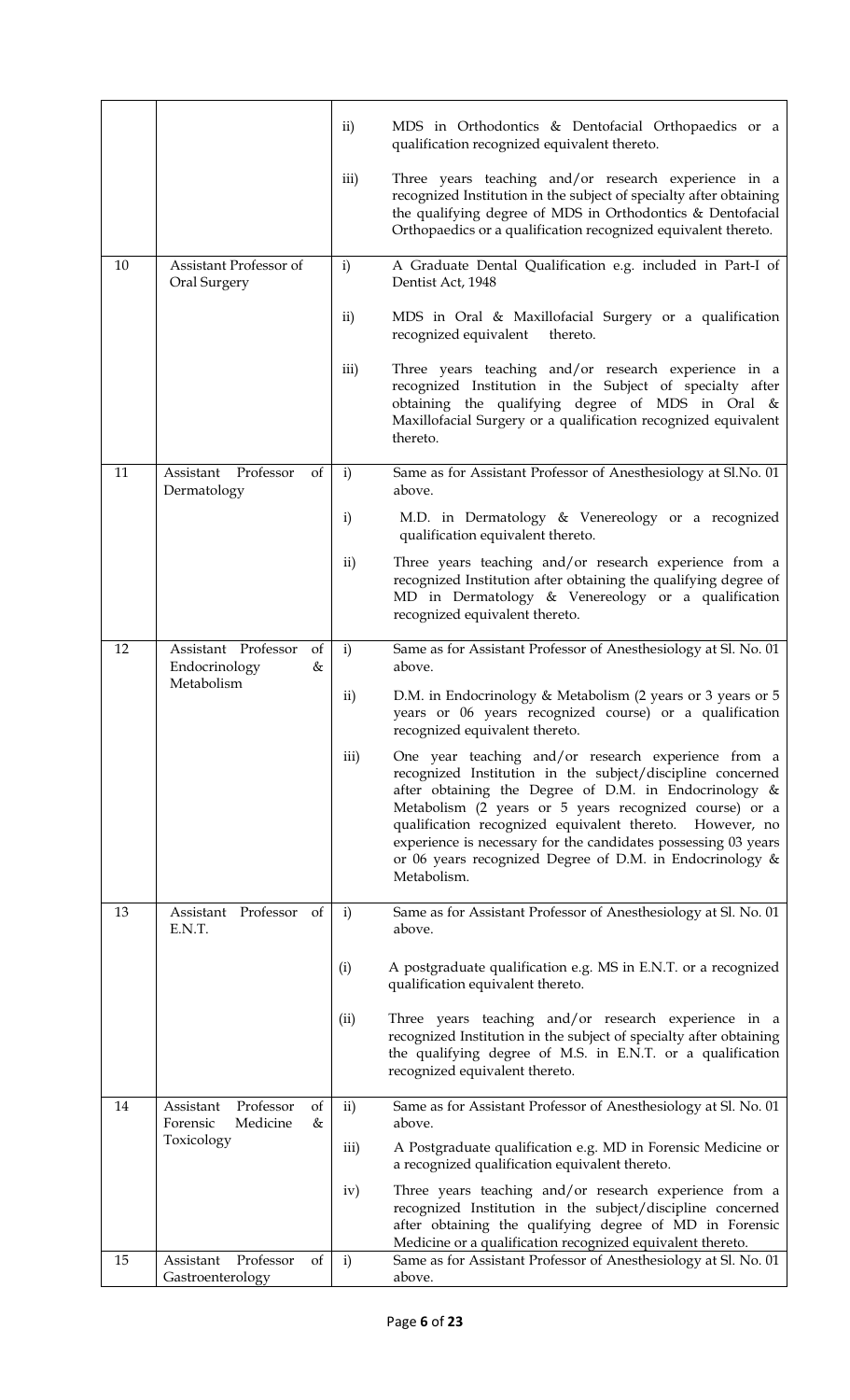|    |                                                        | $\mathbf{ii}$<br>iii) | D.M. in Gastroenterology (2 years or 3 years or 5 years or 6<br>years recognized course after MBBS) or<br>recognized<br>qualification equivalent thereto.<br>One year teaching and/or research experience in a recognized<br>Institution in the subject of specialty after obtaining the Degree<br>of D.M. in Gastroenterology (2 years or 5 years recognized<br>course after MBBS) or a qualification recognized equivalent<br>However, no experience is necessary for the<br>thereto.<br>candidates possessing three years or six years recognized |
|----|--------------------------------------------------------|-----------------------|------------------------------------------------------------------------------------------------------------------------------------------------------------------------------------------------------------------------------------------------------------------------------------------------------------------------------------------------------------------------------------------------------------------------------------------------------------------------------------------------------------------------------------------------------|
| 16 | Professor<br>Assistant<br>of                           | $\mathbf{i}$          | Degree of D.M. in Gastroenterology.<br>Same as for Assistant Professor of Anesthesiology at Sl. No. 1                                                                                                                                                                                                                                                                                                                                                                                                                                                |
|    | General Medicine                                       | $\rm ii)$             | above.<br>A postgraduate qualification, i.e. M.D. in Medicine or a                                                                                                                                                                                                                                                                                                                                                                                                                                                                                   |
|    |                                                        |                       | recognized qualification equivalent thereto.                                                                                                                                                                                                                                                                                                                                                                                                                                                                                                         |
|    |                                                        | iii)                  | Three years teaching and/or research experience from a<br>recognized Institution in the subject/discipline concerned<br>after obtaining the qualifying degree of M.D. in Medicine or a<br>qualification recognized equivalent thereto                                                                                                                                                                                                                                                                                                                |
| 17 | Professor<br>Assistant<br>of<br><b>General Surgery</b> | $\mathbf{i}$          | Same as for Assistant Professor of Assistant Professor of<br>Anaesthesiology at Sl. No.1 above                                                                                                                                                                                                                                                                                                                                                                                                                                                       |
|    |                                                        | $\rm ii)$             | A postgraduate qualification, i.e. M.S. in Surgery or a<br>recognized qualification equivalent thereto.                                                                                                                                                                                                                                                                                                                                                                                                                                              |
|    |                                                        | iii)                  | Three years teaching and/or research experience from a<br>recognized Institution in the subject/discipline concerned<br>after obtaining the qualifying degree of M.S. in Surgery or a<br>qualification recognized equivalent thereto.                                                                                                                                                                                                                                                                                                                |
| 18 | Assistant Professor<br>of<br>Hospital Administration   | $\mathbf{i}$          | Same as for Assistant Professor of Anaesthesiology at Sl. No.1<br>above                                                                                                                                                                                                                                                                                                                                                                                                                                                                              |
|    |                                                        | ii)                   | A postgraduate qualification i.e. MD in Hospital<br>Administration or a recognized qualification equivalent<br>thereto.<br><b>OR</b><br>Master's in Hospital Administration from an MCI recognized<br>Institution/University or a recognized qualification equivalent<br>thereto.                                                                                                                                                                                                                                                                    |
|    |                                                        | iii)                  | Three years teaching and/or research experience in Hospital<br>Administration from a recognized Institution after obtaining<br>the qualifying postgraduate degree of MD in Hospital<br>Administration or Master's in Hospital Administration (MHA)<br>or a recognized qualification equivalent thereto.                                                                                                                                                                                                                                              |
| 19 | Professor<br>Assistant<br>of<br>Medicine Oncology      | $\mathbf{i}$          | Same as for Assistant Professor of Anaesthesiology at Sl. No.1<br>above                                                                                                                                                                                                                                                                                                                                                                                                                                                                              |
|    |                                                        | $\rm ii)$             | D.M. in Medical Oncology (2 years or 3 years or 5 years or 6<br>years recognized course after MBBS) or<br>recognized<br>qualification equivalent thereto.                                                                                                                                                                                                                                                                                                                                                                                            |
|    |                                                        | iii)                  | One year teaching and/or research experience in a recognized<br>Institution in the subject of specialty after obtaining the Degree<br>of D.M. in Medical Oncology (2 years or 5 years recognized<br>course after MBBS) or a qualification recognized equivalent<br>However, no experience is necessary for the<br>thereto.<br>candidates possessing three years or six years recognized<br>Degree of D.M. in Medical Oncology.                                                                                                                       |
| 20 | Professor<br>Assistant<br>of<br>Microbiology           | $\mathbf{i}$          | Same as for Assistant Professor of Anaesthesiology at Sl. No. 01<br>above.                                                                                                                                                                                                                                                                                                                                                                                                                                                                           |
|    |                                                        | $\mathbf{ii}$         | A postgraduate qualification i.e. M.D. in Microbiology or a<br>recognized qualification equivalent thereto.                                                                                                                                                                                                                                                                                                                                                                                                                                          |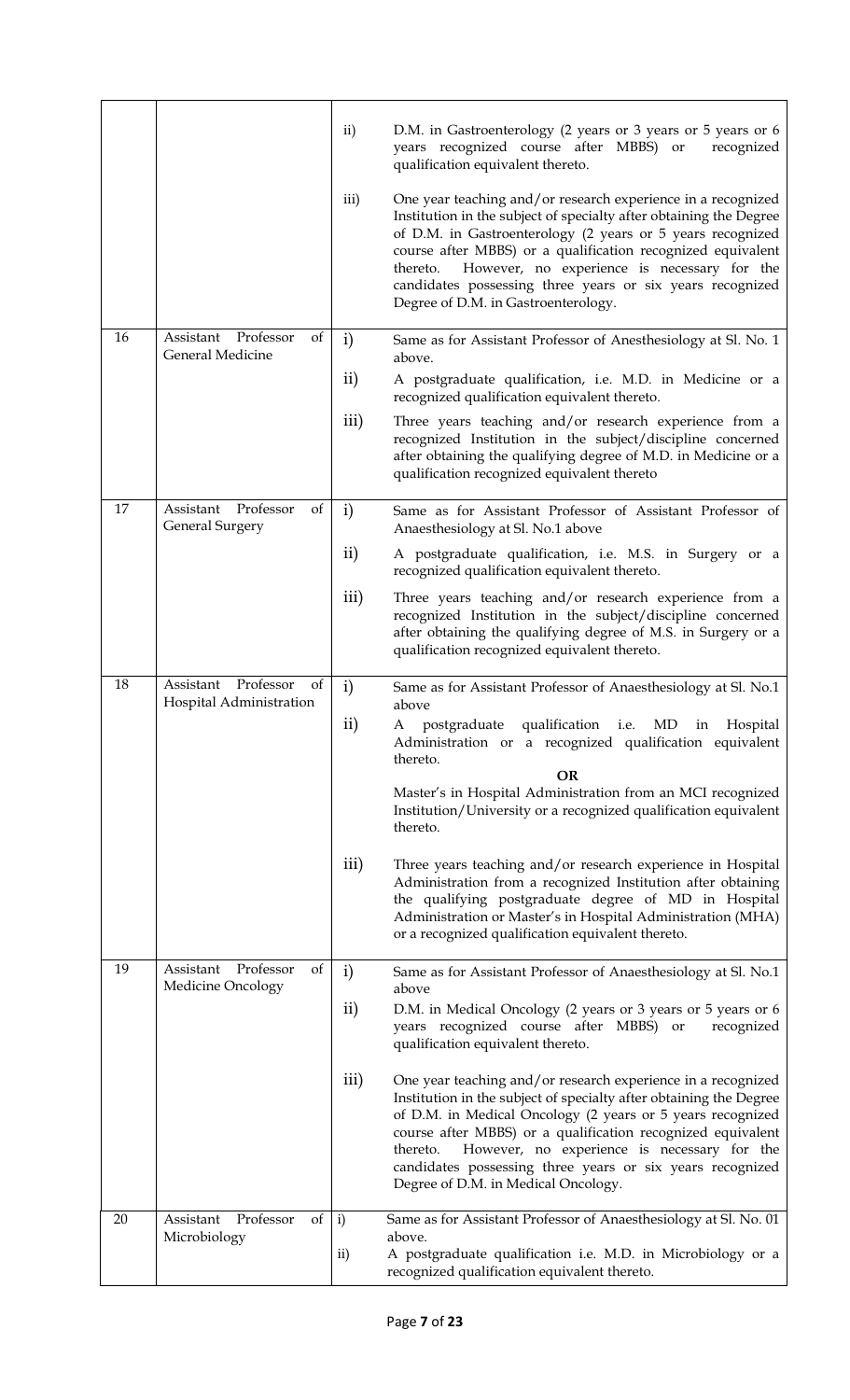|    |                                             | iii)                          | Three years teaching and/or research experience from a<br>recognized Institution in the subject/discipline concerned after<br>obtaining the qualifying degree of M.D. in Microbiology or a<br>qualification recognized equivalent thereto.                                                                                                                                                                        |
|----|---------------------------------------------|-------------------------------|-------------------------------------------------------------------------------------------------------------------------------------------------------------------------------------------------------------------------------------------------------------------------------------------------------------------------------------------------------------------------------------------------------------------|
| 21 | Professor<br>Assistant<br>of<br>Neonatology | $\mathbf{i}$<br>$\mathbf{ii}$ | Same as for Assistant Professor of Anaesthesiology at Sl. No. 01<br>above.<br>D.M. in Neonatology (2 years or 3 years or 5 years or 6 years<br>recognized course after MBBS) or recognized qualification<br>equivalent thereto.                                                                                                                                                                                   |
|    |                                             | iii)                          | One year teaching and/or research experience in a recognized<br>Institution in the subject of specialty after obtaining the Degree<br>of D.M. in Neonatology (2 years or 5 years recognized course<br>after MBBS) or a qualification recognized equivalent thereto.<br>However, no experience is necessary for the candidates<br>possessing three years or six years recognized Degree of D.M.<br>in Neonatology. |
| 22 | Assistant Professor of<br>Nephrology        | $\mathbf{i}$                  | Same as for Assistant Professor of Anaesthesiology at Sl. No. 01<br>above.                                                                                                                                                                                                                                                                                                                                        |
|    |                                             | $\rm ii)$                     | D.M. in Nephrology (2 years or 3 years or 5 years or 6 years<br>recognized course after MBBS) or recognized qualification<br>equivalent thereto.                                                                                                                                                                                                                                                                  |
|    |                                             | iii)                          | One year teaching and/or research experience from a<br>recognized Institution in the specialty after obtaining the<br>Degree of D.M. in Nephrology (2 years or 5 years recognized<br>course after MBBS) or a qualification recognized equivalent<br>However, no experience is necessary for the<br>thereto.<br>candidates possessing three years or six years recognized<br>Degree of D.M. in Nephrology.         |
| 23 | Assistant Professor of<br>Neurology         | $\mathbf{i}$<br>ii)           | Same as for Assistant Professor of Anaesthesiology at Sl. No.<br>01 above.<br>D.M. in Neurology (2 years or 3 years or 5 years or 6 years<br>recognized course after MBBS) or recognized qualification<br>equivalent thereto.                                                                                                                                                                                     |
|    |                                             | iii)                          | One year teaching and/or research experience in a recognized<br>Institution in the subject of specialty after obtaining the<br>Degree of D.M. in Neurology (2 years or 5 years recognized<br>course after MBBS) or a qualification recognized equivalent<br>However, no experience is necessary for the<br>thereto.<br>candidates possessing three years or six years recognized<br>Degree of D.M. in Neurology.  |
| 24 | Assistant Professor of<br>Neurosurgery      | $\mathbf{i}$<br>ii)           | Same as for Assistant Professor of Anaesthesiology at Sl. No.<br>01 above.<br>M.Ch. in Neuro-Surgery (2 years or 3 years or 5 years or 6<br>years recognized course) or a qualification recognized<br>equivalent thereto.                                                                                                                                                                                         |
|    |                                             | iii)                          | One year teaching and/or research experience in a recognized<br>Institution in the subject of specialty after obtaining the<br>Degree of M.Ch. in Neuro-Surgery (2 years or 5 years<br>recognized course) or a qualification recognized equivalent<br>However, no experience is necessary for the<br>thereto.<br>candidates possessing 03 years or 06 years recognized Degree<br>of M.Ch. in Neuro-Surgery.       |
| 25 | Assistant Professor of<br>Nuclear Medicine  | $\mathbf{i}$                  | Same as for Assistant Professor of Anaesthesiology at Sl. No.<br>01 above.                                                                                                                                                                                                                                                                                                                                        |
|    |                                             | $\rm ii)$                     | A postgraduate qualification <i>i.e.</i> M.D. in Nuclear Medicine or<br>a qualification recognized equivalent thereto.                                                                                                                                                                                                                                                                                            |
|    |                                             | iii)                          | Three years teaching and/or research experience in a                                                                                                                                                                                                                                                                                                                                                              |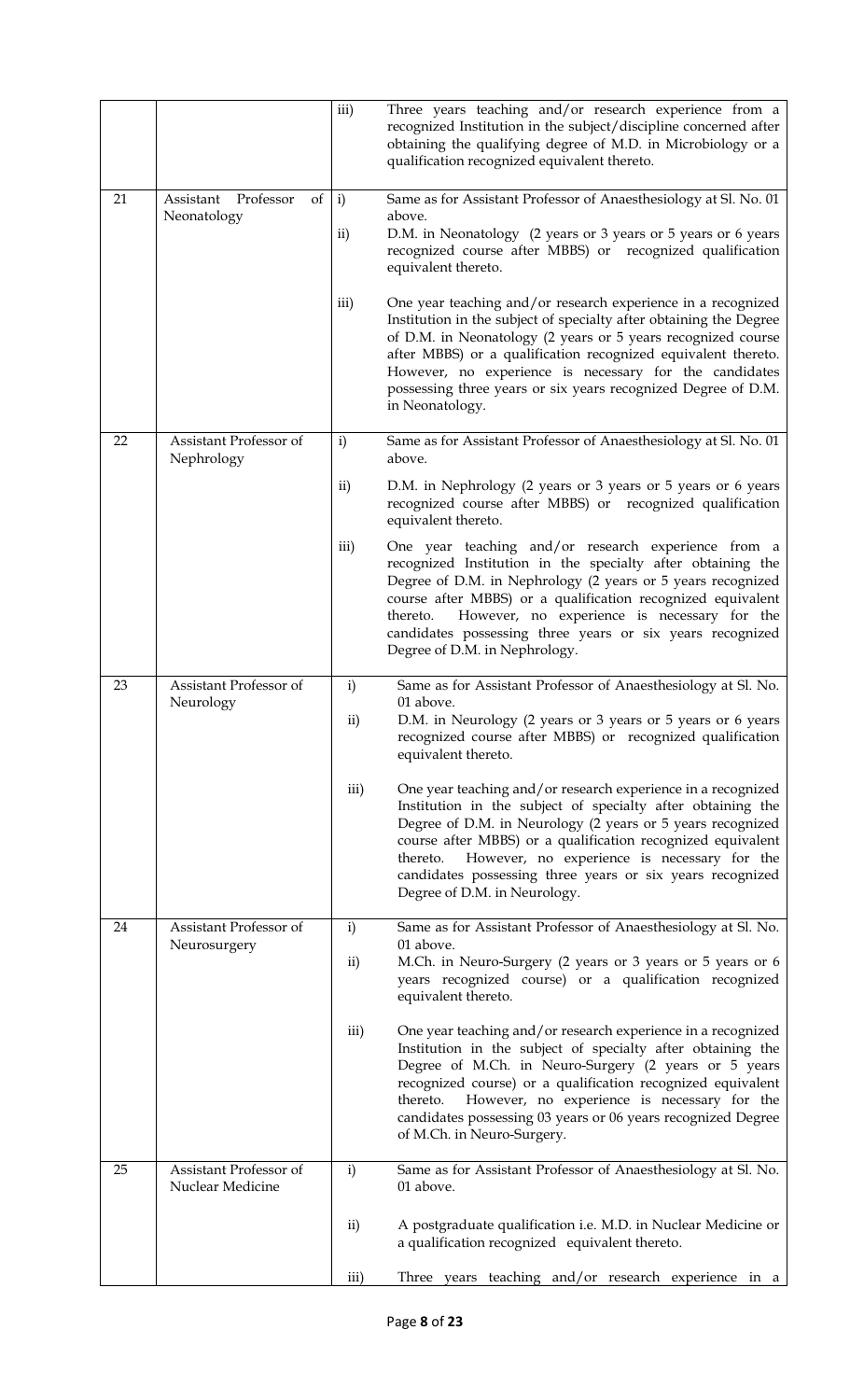|    |                                                   |              | recognized Institution in the subject of specialty after<br>the qualifying degree of MD in Nuclear<br>obtaining<br>Medicine or a qualification recognized equivalent thereto.                                                                                                                                                                                                                                                   |
|----|---------------------------------------------------|--------------|---------------------------------------------------------------------------------------------------------------------------------------------------------------------------------------------------------------------------------------------------------------------------------------------------------------------------------------------------------------------------------------------------------------------------------|
| 26 | Assistant Professor of<br>Obstetrics & Gynecology | i)           | Same as for Assistant Professor of Anaesthesiology at Sl. No.<br>01 above.                                                                                                                                                                                                                                                                                                                                                      |
|    |                                                   | $\rm ii)$    | A postgraduate qualification i.e. M.D/MS in Obstetrics &<br>Gynecology or a recognized qualification equivalent thereto.                                                                                                                                                                                                                                                                                                        |
|    |                                                   | iii)         | Three years teaching and/or research experience from a<br>recognized Institution in the subject/discipline concerned<br>after obtaining the qualifying degree of MD/MS in Obstetrics<br>& Gynecology or a qualification recognized equivalent<br>thereto.                                                                                                                                                                       |
| 27 | Assistant Professor<br>of<br>Ophthalmology        | i)           | Same as for Assistant Professor of Anaesthesiology at Sl. No.<br>01 above.                                                                                                                                                                                                                                                                                                                                                      |
|    |                                                   | $\rm ii)$    | postgraduate qualification,<br>M.D./M.S.<br>i.e.<br>А<br>1n<br>Ophthalmology or a recognized qualification equivalent<br>thereto.                                                                                                                                                                                                                                                                                               |
|    |                                                   | iii)         | Three years teaching and/or research experience from a<br>recognized Institution in the subject/discipline concerned<br>after obtaining the qualifying degree of M.D./M.S. in<br>Ophthalmology or a qualification recognized equivalent<br>thereto.                                                                                                                                                                             |
| 28 | Assistant Professor<br>of<br>Orthopedics          | $\mathbf{i}$ | Same as for Assistant Professor of Anaesthesiology at Sl. No.<br>01 above.                                                                                                                                                                                                                                                                                                                                                      |
|    |                                                   | $\rm ii)$    | A postgraduate qualification, i.e. M.S. in Orthopedics or a<br>recognized qualification equivalent thereto.                                                                                                                                                                                                                                                                                                                     |
|    |                                                   | iii)         | Three years teaching and/or research experience from a<br>recognized Institution in the subject/discipline concerned<br>after obtaining the qualifying degree of M.S. in Orthopedics<br>or a qualification recognized equivalent thereto.                                                                                                                                                                                       |
| 29 | Assistant Professor<br>of<br>Pediatric Surgery    | $\mathbf{i}$ | Same as for Assistant Professor of Anaesthesiology at Sl. No.<br>01 above.                                                                                                                                                                                                                                                                                                                                                      |
|    |                                                   | ii)          | M.Ch. in Pediatric Surgery (2 years or 3 years or 5 years or 6<br>years recognized course after MBBS) or<br>recognized<br>qualification equivalent thereto.                                                                                                                                                                                                                                                                     |
|    |                                                   | iii)         | One year teaching and/or research experience in a recognized<br>Institution in the subject of specialty after obtaining the<br>Degree of M.Ch. in Pediatric Surgery (2 years or 5 years<br>recognized course after MBBS) or a qualification recognized<br>equivalent thereto. However, no experience is necessary for<br>the candidates possessing three years or six years recognized<br>Degree of M.Ch. in Pediatric Surgery. |
| 30 | Assistant Professor<br>of<br>Pediatrics           | $\mathbf{i}$ | Same as for Assistant Professor of Anaesthesiology at Sl. No.<br>01 above.                                                                                                                                                                                                                                                                                                                                                      |
|    |                                                   | $\rm ii)$    | A postgraduate qualification, i.e. M.D. in Pediatrics or a<br>recognized qualification equivalent thereto.                                                                                                                                                                                                                                                                                                                      |
|    |                                                   | iii)         | Three years teaching and/or research experience from a<br>recognized<br>Institution<br>in<br>the<br>subject/discipline<br>concernedafter obtaining the qualifying degree of MD in<br>Pediatrics or a qualification recognized equivalent thereto.                                                                                                                                                                               |
| 31 | Professor<br>Assistant<br>of<br>Pathology         | $\mathbf{i}$ | Same as for Assistant Professor of Anaesthesiology at Sl. No.<br>01 above.                                                                                                                                                                                                                                                                                                                                                      |
|    |                                                   | $\rm ii)$    | A post graduate qualification i.e. M.D. in Pathology or a<br>recognized qualification equivalent thereto.                                                                                                                                                                                                                                                                                                                       |
|    |                                                   | iii)         | Three years teaching and/or research experience from a<br>recognized Institution in the subject/discipline concerned<br>after obtaining the qualifying degree of MD in Pathology or a                                                                                                                                                                                                                                           |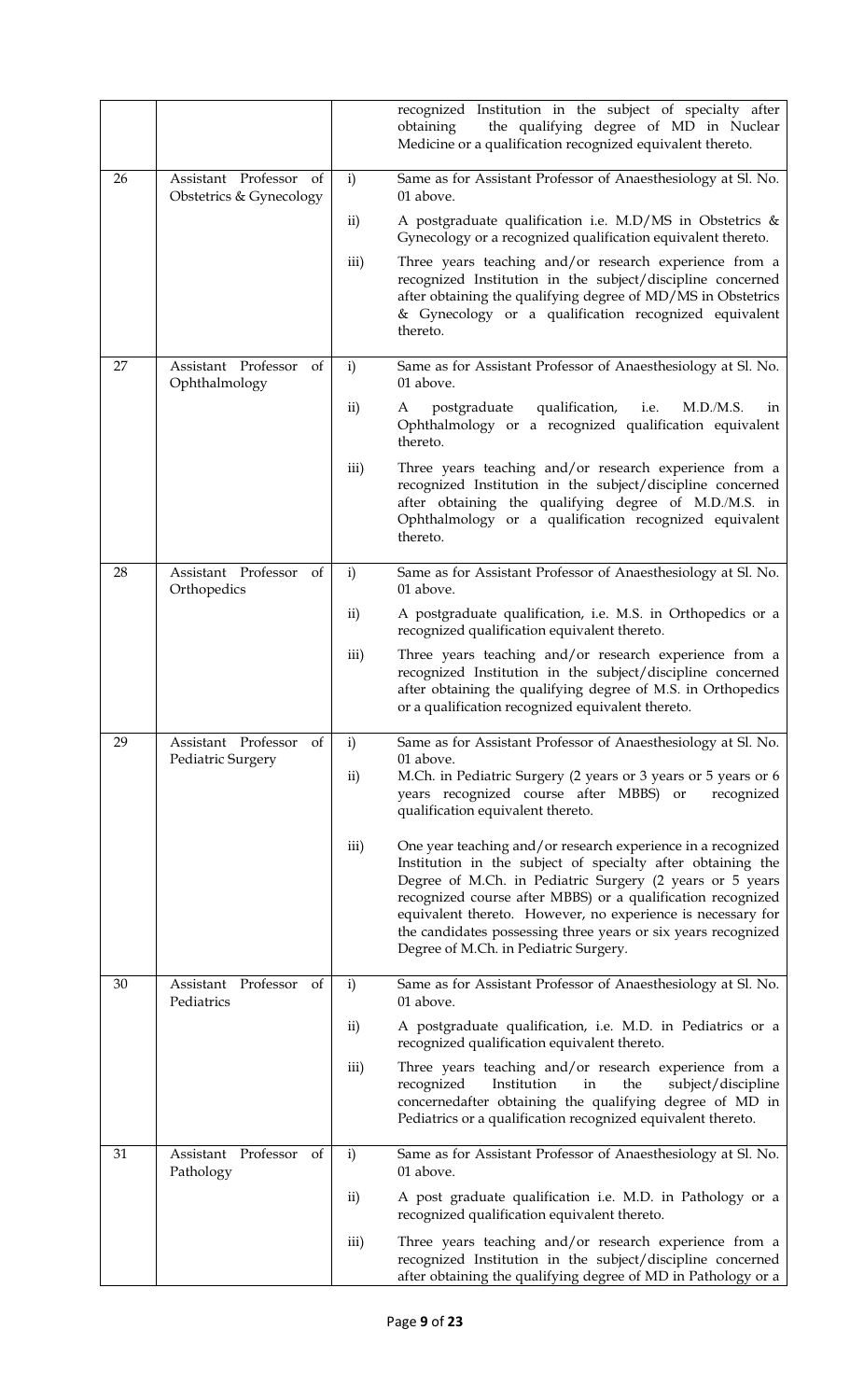|    |                                                                          | qualification recognized equivalent thereto.                                                                                                                                                                                                                                                           |
|----|--------------------------------------------------------------------------|--------------------------------------------------------------------------------------------------------------------------------------------------------------------------------------------------------------------------------------------------------------------------------------------------------|
| 32 | of<br>Assistant Professor<br>Pharmacology                                | FOR MEDICAL CANDIDATES                                                                                                                                                                                                                                                                                 |
|    |                                                                          | $\mathbf{i}$<br>Same as for Assistant Professor of Anaesthesiology at Sl. No.<br>01 above.                                                                                                                                                                                                             |
|    |                                                                          | A postgraduate qualification i.e. M.D. in Pharmacology or a<br>$\mathbf{ii}$<br>recognized qualification equivalent thereto.                                                                                                                                                                           |
|    |                                                                          | iii)<br>Three years teaching and/or research experience from a<br>recognized Institution in the subject/discipline concerned<br>after obtaining the qualifying degree of MD in Pharmacology<br>or a qualification recognized equivalent thereto.                                                       |
|    |                                                                          | FOR NON-MEDICAL CANDIDATES                                                                                                                                                                                                                                                                             |
|    |                                                                          | $\mathbf{i}$<br>postgraduate qualification i.e. Masters<br>Degree<br>A<br>in<br>Pharmacology/<br>Chemistry/<br>Drug<br>Assay/<br>Biochemistry/Zoology.                                                                                                                                                 |
|    |                                                                          | A Doctorate degreefrom a recognized university.<br>$\rm ii)$                                                                                                                                                                                                                                           |
|    |                                                                          | iii)<br>Three years teaching and/or research experience in a<br>recognized Institution in the discipline/subject concerned after<br>obtaining the Doctorate Degree.                                                                                                                                    |
| 33 | Assistant Professor<br>of<br>Physical<br>Medicine<br>&<br>Rehabilitation | i)<br>Same as for Assistant Professor of Anaesthesiology at Sl. No.<br>01 above.                                                                                                                                                                                                                       |
|    |                                                                          | A postgraduate qualification, i.e. MS in General Surgery and<br>$\mathbf{ii}$<br>or Orthopedic Surgery or MD in<br>Physical Medicine &<br>Rehabilitation or Diplomate in Physical Medicine and<br>Rehabilitation of National Board of Examination or a<br>recognized qualification equivalent thereto. |
|    |                                                                          | iii)<br>Three years teaching and /or research experience in a<br>recognized Institution in the field of Physical Medicine and<br>Rehabilitation after obtaining the qualifying degree of<br>MS/MD or Diplomate qualification.                                                                          |
| 34 | Assistant Professor<br>of                                                | FOR MEDICAL CANDIDATES                                                                                                                                                                                                                                                                                 |
|    | Physiology                                                               | Same as for Assistant Professor of Anaesthesiology at Sl. No.<br>$\mathbf{i}$<br>01 above.                                                                                                                                                                                                             |
|    |                                                                          | $\mathbf{ii}$<br>A postgraduate qualification, i.e. M.D. in Physiology or a<br>recognized qualification equivalent thereto.                                                                                                                                                                            |
|    |                                                                          | iii)<br>Three years teaching and/or research experience from a<br>recognized Institution in the subject/discipline concerned<br>after obtaining the qualifying degree of MD in Physiology or<br>a qualification recognized equivalent thereto.                                                         |
|    |                                                                          | FOR NON-MEDICAL CANDIDATES                                                                                                                                                                                                                                                                             |
|    |                                                                          | Postgraduate qualification, i.e. Masters<br>$\mathbf{i}$<br>Degree<br>A<br>in<br>Physiology.                                                                                                                                                                                                           |
|    |                                                                          | $\mathbf{ii}$<br>A Doctorate Degree from a recognized University.                                                                                                                                                                                                                                      |
|    |                                                                          | Three years teaching and/or research experience from a<br>iii)<br>recognized Institution in the subject/discipline concernedafter<br>obtaining the Doctorate Degree.                                                                                                                                   |
| 35 | Assistant Professor<br>of<br>Psychiatry                                  | $\mathbf{i}$<br>Same as for Assistant Professor of Anaesthesiology at Sl. No.<br>01 above.                                                                                                                                                                                                             |
|    |                                                                          | ii)<br>A postgraduate qualification i.e. M.D. in Psychiatry or a<br>qualification recognized equivalent thereto.                                                                                                                                                                                       |
|    |                                                                          | Three years teaching and/or research experience<br>iii)<br>in a<br>recognized Institution in the subject of specialty<br>after                                                                                                                                                                         |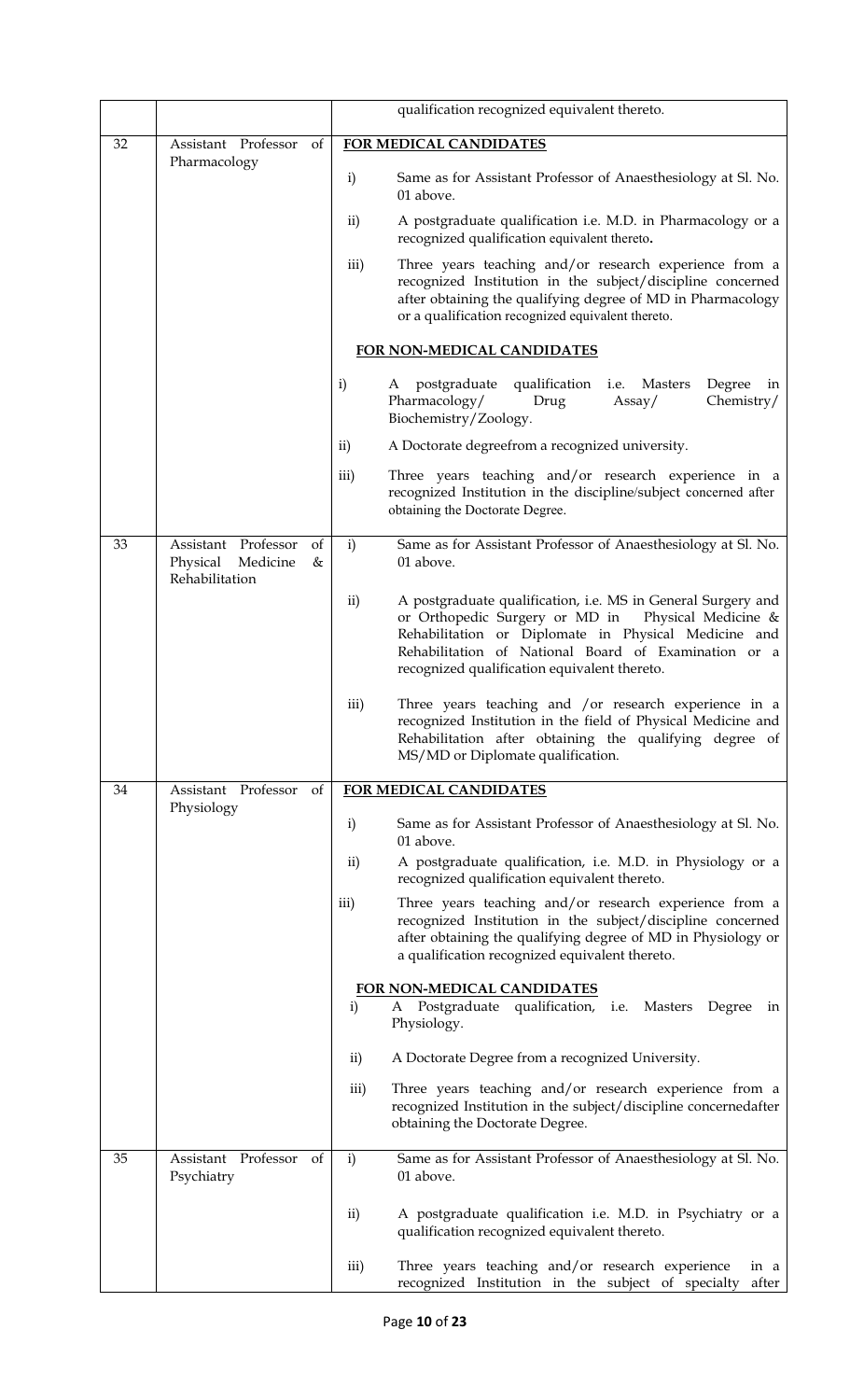|    |                                                    |    |               | the qualifying degree of MD in Psychiatry or a<br>obtaining<br>qualification recognized equivalent thereto.                                                                                                                                                                                                                                                                                                                |
|----|----------------------------------------------------|----|---------------|----------------------------------------------------------------------------------------------------------------------------------------------------------------------------------------------------------------------------------------------------------------------------------------------------------------------------------------------------------------------------------------------------------------------------|
| 36 | Professor<br>Assistant<br>Pulmonary Medicine       | of | $\mathbf{i}$  | Same as for Assistant Professor of Anaesthesiology at Sl. No.<br>01 above.                                                                                                                                                                                                                                                                                                                                                 |
|    |                                                    |    | $\mathbf{ii}$ | D.M. in Pulmonary Medicine (2 years or 3 years or 5 years or<br>6 years recognized course) or a qualification recognized<br>equivalent thereto.                                                                                                                                                                                                                                                                            |
|    |                                                    |    | iii)          | One year teaching and/or research experience from a<br>recognized Institution in the subject/discipline concerned<br>after obtaining the Degree of D.M. in Pulmonary Medicine (2<br>years or 5 years recognized course) or a qualification<br>recognized equivalent thereto. However, no experience is<br>necessary for the candidates possessing 03 years or 06 years<br>recognized Degree of D.M. in Pulmonary Medicine. |
| 37 | Professor<br>Assistant<br>Radio Diagnosis          | of | $\mathbf{i}$  | Same as for Assistant Professor of Anaesthesiology at Sl. No.<br>01 above.                                                                                                                                                                                                                                                                                                                                                 |
|    |                                                    |    | ii)           | A postgraduate qualification, i.e. M.D. in Radio-Diagnosis or<br>a recognized qualification equivalent thereto.                                                                                                                                                                                                                                                                                                            |
|    |                                                    |    | iii)          | Three years teaching and/or research experience from a<br>recognized Institution in the subject/discipline concerned<br>after obtaining the qualifying degree of MD in Radio<br>Diagnosis or a qualification recognized equivalent thereto.                                                                                                                                                                                |
| 38 | Professor<br>Assistant<br>Radiotherapy             | of | $\mathbf{i}$  | Same as for Assistant Professor of Anaesthesiology at Sl. No.<br>01 above.                                                                                                                                                                                                                                                                                                                                                 |
|    |                                                    |    | ii)           | A postgraduate qualification, i.e. M.D. in Radiotherapy or a<br>recognized qualification equivalent thereto.                                                                                                                                                                                                                                                                                                               |
|    |                                                    |    | iii)          | Three years teaching and/or research experience in a<br>recognized Institution in<br>the subject of specialty after<br>obtaining the qualifying degree of MD in Radiotherapy or a<br>qualification recognized equivalent thereto. Experience in<br>operating Linear Accelerator is desirable.                                                                                                                              |
| 39 | Professor<br>Assistant<br>Surgical                 | of | $\mathbf{i}$  | Same as for Assistant Professor of Anaesthesiology at Sl. No.<br>01 above.                                                                                                                                                                                                                                                                                                                                                 |
|    | Gastroenterology                                   |    | $\rm ii)$     | M.Ch. in G.I. Surgery (2 years or 3 years or 5 years or 6 years<br>recognized course after MBBS) or recognized qualification<br>equivalent thereto.                                                                                                                                                                                                                                                                        |
|    |                                                    |    | iii)          | One year teaching and/or research experience in a recognized<br>Institution in the subject of specialty after obtaining the<br>Degree of M.Ch. in G.I. Surgery (2 years or 5 years recognized<br>course after MBBS) or a qualification recognized equivalent<br>However, no experience is necessary for the<br>thereto.<br>candidates possessing three years or six years recognized<br>Degree of M.Ch. in G.I. Surgery.   |
| 40 | Professor<br>Assistant<br><b>Surgical Oncology</b> | of | $\mathbf{i}$  | Same as for Assistant Professor of Anaesthesiology at Sl. No.<br>01 above.                                                                                                                                                                                                                                                                                                                                                 |
|    |                                                    |    | $\mathbf{ii}$ | M.Ch. in Surgical Oncology (2 years or 3 years or 5 years or 6<br>years recognized course) or a qualification recognized<br>equivalent thereto.                                                                                                                                                                                                                                                                            |
|    |                                                    |    | iii)          | One year teaching and/or research experience in a recognized<br>Institution in the subject of specialty after obtaining the<br>Degree of M.Ch. in Surgical Oncology (2 years or 5 years<br>recognized course) or a qualification recognized equivalent<br>However, no experience is necessary for the<br>thereto.<br>candidates possessing 03 years or 06 years recognized Degree<br>of M.Ch. in Surgical Oncology.        |
| 41 | Assistant<br>Professor                             | of | iv)           | Same as for Assistant Professor of Anaesthesiology at Sl. No.                                                                                                                                                                                                                                                                                                                                                              |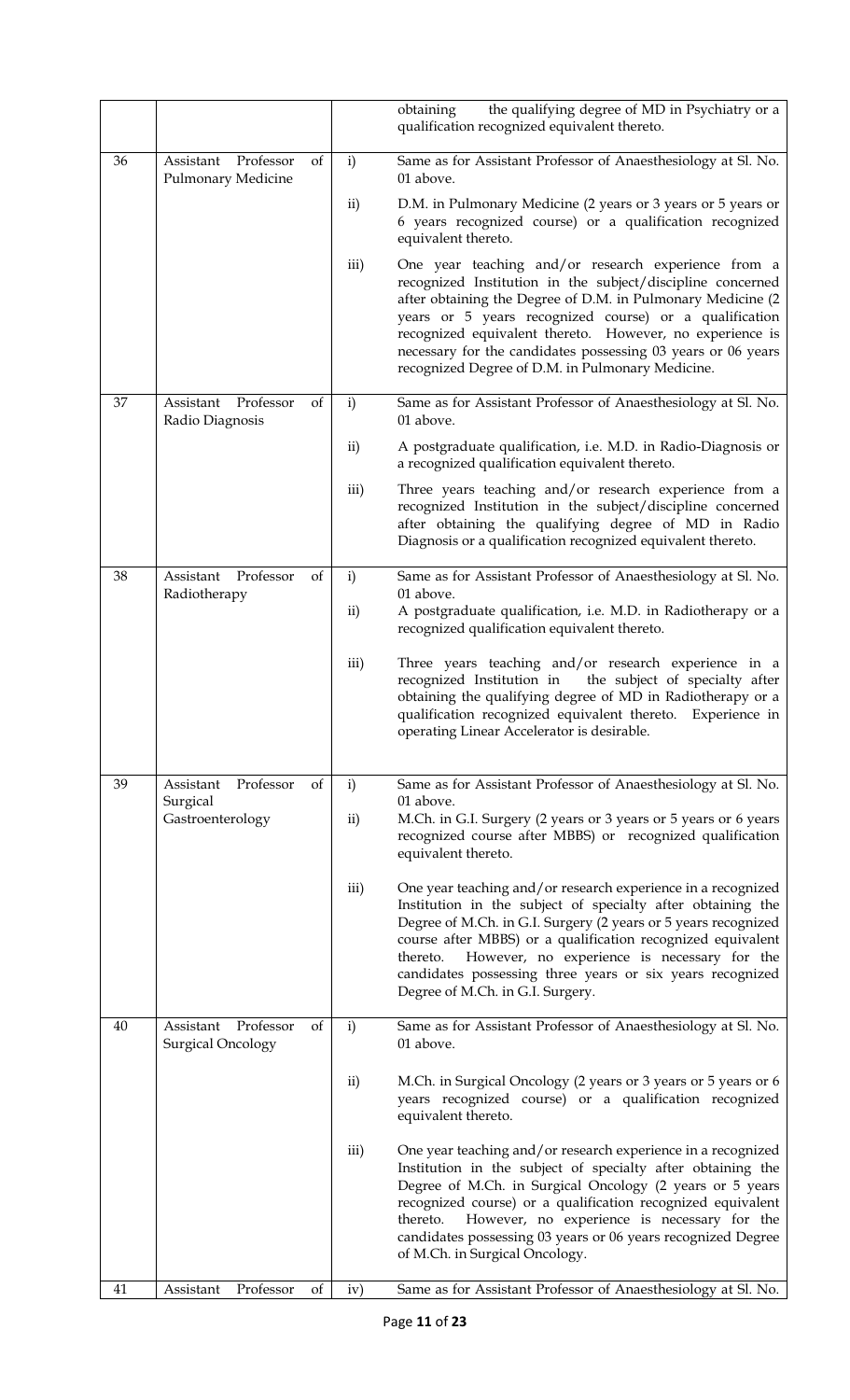|    | Transfusion Medicine &                                   |               | 01 above.                                                                                                                                                                                                                                                                                                                                                                                                  |
|----|----------------------------------------------------------|---------------|------------------------------------------------------------------------------------------------------------------------------------------------------------------------------------------------------------------------------------------------------------------------------------------------------------------------------------------------------------------------------------------------------------|
|    | <b>Blood Bank</b>                                        | $\mathbf{v})$ | A postgraduate qualification i.e. MD in Transfusion Medicine<br>or Blood Banking or a recognized qualification equivalent<br>thereto.                                                                                                                                                                                                                                                                      |
|    |                                                          | vi)           | Three years teaching and/or research experience in Blood<br>Bank with special training in Immunology, Haematology,<br>Fractionation techniques and clinical aspects of Blood<br>Transfusion from a recognized Institution after obtaining the<br>qualifying degree of MD in Transfusion Medicine or Blood<br>Banking or a qualification recognized equivalent thereto.                                     |
| 42 | Professor<br>of<br>Assistant<br>Emergency<br>Trauma<br>& | $\mathbf{i}$  | Same as for Assistant Professor of Anaesthesiology at Sl. No.<br>01 above.                                                                                                                                                                                                                                                                                                                                 |
|    | Medicine                                                 | ii)           | A postgraduate qualification, i.e. M.D. in Emergency<br>Medicine or MD in Medicine or MS in General Surgery or a<br>recognized qualification equivalent thereto.                                                                                                                                                                                                                                           |
|    |                                                          | iii)          | Three years teaching and/or research experience from a<br>recognized<br>Institution<br>the<br>subject/discipline<br>in<br>concernedafter obtaining the qualifying degree of MD/MS in<br>aforesaid specialties or a qualification recognized equivalent<br>thereto. However, candidates having experience of working<br>in casualty/emergency departments will be preferred.                                |
| 43 | Professor<br>Assistant<br>of                             | $\mathbf{i}$  | Same as for Assistant Professor of Anaesthesiology at Sl. No.<br>01 above.                                                                                                                                                                                                                                                                                                                                 |
|    | Urology                                                  | ii)           | M.Ch. in Urology (2 years or 3 years or 5 years or 6 years<br>recognized course after MBBS) or a qualification recognized<br>equivalent thereto.                                                                                                                                                                                                                                                           |
|    |                                                          | iii)          | One year teaching and/or research experience in a recognized<br>Institution in the subject of specialty after obtaining the<br>Degree of M.Ch. in Urology (2 years or 5 years recognized<br>course after MBBS) or a qualification recognized equivalent<br>However, no experience is necessary for the<br>thereto.<br>candidates possessing 03 years or 06 years recognized Degree<br>of M.Ch. in Urology. |

### • **ESSENTIAL QUALIFICATION AND EXPERIENCE FOR THE POST OF PROFESSOR, ADDITIONL PROFESSOR & ASSOCIATE PROFESSOR**

#### **Essential Qualification**

Essential qualification for the post of Professor, Additional Professor, Associate Professor will remain same as for the post of Assistant Professor of similar discipline.

#### **Essential Experience**

#### **For the post of Professor**

#### **For Medical Candidates:**

Fourteen years teaching and/or research experience from a recognized Institution in the subject/discipline concernedafter obtaining the qualifying degree of MD/MS in the respective discipline/Subject or a qualification recognized equivalent thereto.

#### **OR**

Twelve years teaching and/or research experience from a recognized Institution in the subject/discipline concerned after obtaining the degree of M.Ch./D.M. (2 years or 5 years course recognized after MBBS) in the respective discipline/Subject or a qualification recognized equivalent thereto.

### **OR**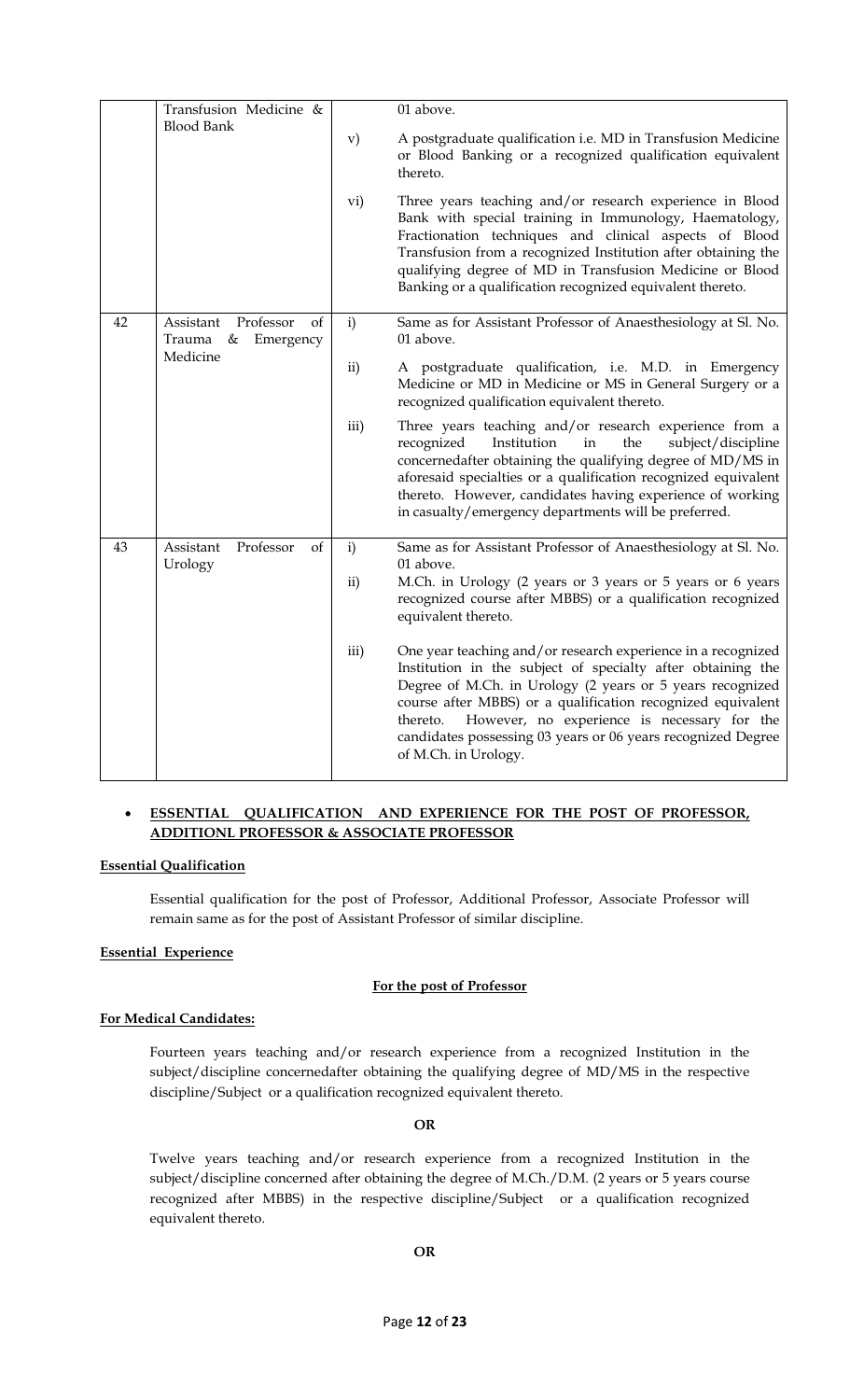Eleven years teaching and/or research experience from a recognized Institution in the subject/discipline concerned for the candidates possessing 3 years recognized Degree of D.M./M.Ch. in the respective discipline/Subject or a qualification recognized equivalent thereto.

#### **For Non-Medical Candidates**

Fourteen years teaching and/or research experience in the respective discipline/subject after obtaining the doctorate degree.

#### **For the post of Additional Professor**

#### **For Medical Candidates (For General Discipline)**

Ten years teaching and/or research experience from a recognized Institution in the subject/discipline concerned after obtaining the qualifying degree of MD/MS or a qualification recognized equivalent thereto.

#### **For Super Specialty disciplines:**

Eight years teaching and/or research experience from a recognized Institution in the subject/discipline concerned after obtaining the qualifying degree of D.M./M.Ch. (2 years or 5 years course recognized after MBBS) in the respective discipline/Subject or a qualification recognized equivalent thereto.

#### **OR**

Seven years teaching and/or research experience from a recognized Institution in the subject/discipline concerned for the candidates possessing 3 years recognized Degree of D.M./M.Ch. in the respective discipline/Subject or a qualification recognized equivalent thereto.

#### **For Non-Medical Candidates**

Ten years teaching and/or research experience in the respective discipline/subject after obtaining the doctorate degree.

#### **For the post of Associate Professor**

#### **For Medical Candidates (For General Discipline)**

Six years teaching and/or research experience from a recognized Institution in the subject/discipline concerned after obtaining the qualifying degree of MD/MS or a qualification recognized equivalent thereto.

#### **For Super Specialty disciplines:-**

Four years teaching and/or research experience from a recognized Institution in the subject of specialty after obtaining the qualifying degree of D.M./M.Ch. (2 years or 5 years course recognized after MBBS) in the respective discipline/Subject or a qualification recognized equivalent thereto.

#### **OR**

Three years teaching and/or research experience from a recognized Institution in the subject/discipline concerned for the candidates possessing 3 years recognized Degree of D.M./M.Ch. in the respective discipline/Subject or a qualification recognized equivalent thereto.

#### **For Non-Medical Candidates**

Six years teaching and/or research experience in the respective discipline/subject after obtaining the doctorate degree.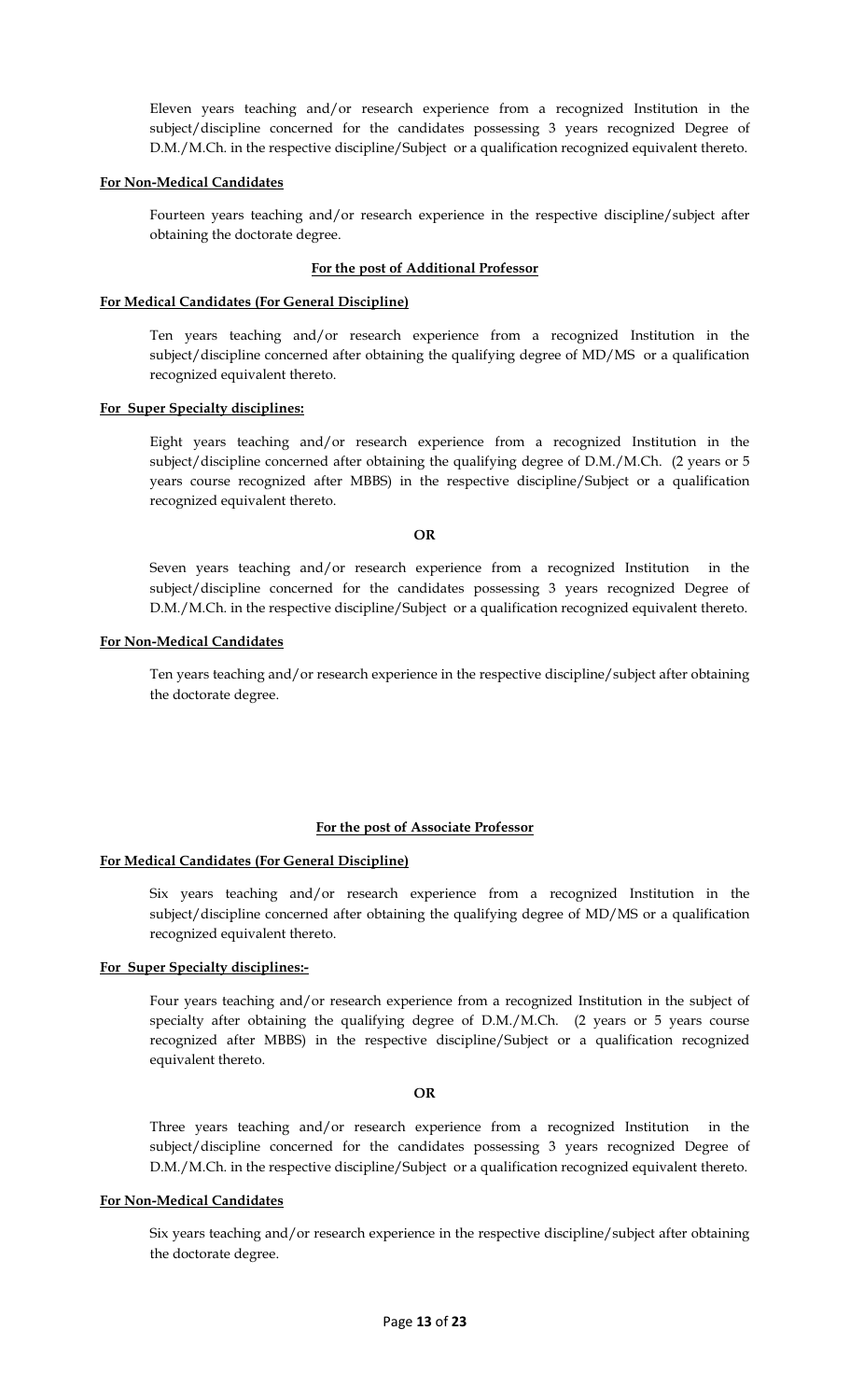## **Note- DNB equivalence:**

In case of those who are holding DNB in broad specialties or super specialty as their qualifying degree, they have to produce documentary evidence issued by Competent/Appropriate authority about DNB equivalence with MD/MS/DM/M.Ch. as per MCI notification dated 31.10.2018.

Those who have undergone their DNB training from institution given under Para 2 at (a) & (b) of aforementioned MCI notification, need not to have extra experience after qualifying degree.

Those who have undergone their DNB trainings at Institution given at (c) & (d) of aforementioned MCI notification will need to have 1 year & 2 years extra experience i.e. total 4 & 5 years experience respectively from MCI recognized/permitted institution for equivalence.

**########**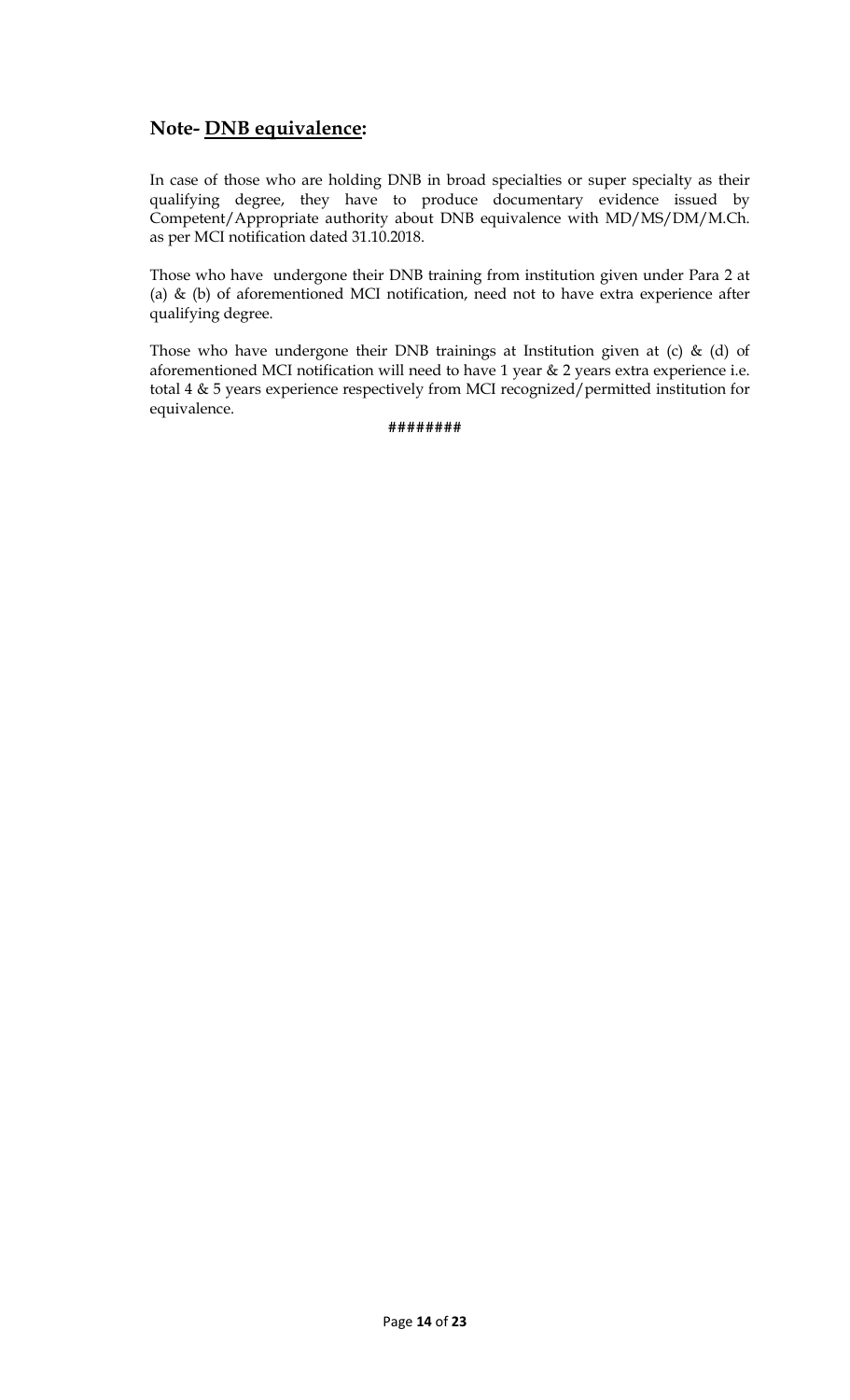### **Opening date of online application: 24th February, 2022.** (Link available on [www.aiimsexams.ac.in\)](http://www.aiimsexams.ac.in/). **Closing date of online application: 25th March, 2022.**

### **Last date of submission of Hard Copy of application by speed post/by hand: 01st April, 2022**

### **GENERAL CONDITIONS**

**1.** All posts carry usual allowances as admissible to Central Government Employees of similar status at UT of Jammu & Kashmir

### **2. APPLICATION PROCESS:-**

- i) The aspiring applicants satisfying the eligibility criteria in all respects can submit their application through ON-LINE mode followed by HARD COPY in prescribed format. The On-line registration of application will be made available on AIIMS, New Delhi official websites**[www.aiimsexams.ac.in](http://www.aiimsexams.ac.in/) and [www.aiims.edu](http://www.aiims.edu/)** from 24th February, 2022 to25th March, 2022 upto 5.00 PM.
- ii) The applicants applying in response to this advertisement should satisfy themselves regarding their eligibility for the post applied for. They must be fulfilling eligibility criteria as on the closing date of Online applications i.e. should have passed qualifying exam for essential educational qualification /have completed duration of experience as given in Recruitment rules on or before last date of online submission of form. In those cases, where one passes exam or complete duration of experience after this date, their candidature will stand cancelled.
- iii) Candidates must upload the documents/certificates in support of all the claims made by them in the application like, Date of Birth, Experience (in sequence as mentioned in application), Essential qualification(s) etc. or any other information, separately against each claim in PDF file in such a way that file size does not exceed 2 MB and is legible when a print is taken out. For that purpose, the applicant may scan the documents/certificates in 200 dpi grey scale. Documents like Pay Slip, Resume, Appointment letter, Relieving letter, Un-signed Experience Certificate etc. must not be uploaded in Document upload module.
- iv) Matriculation/10<sup>th</sup> Standard or equivalent certificate indicating date of birth, or mark sheet of Matriculation/10th Standard or equivalent issued by Central /State Board indicating Date of Birth in support of claim of age. Where date of birth is not available in certificate/mark sheets, issued by concerned Educational Boards, School Leaving Certificate indicating Date of Birth(in case of Tamil Nadu & Kerala).

### **Education Qualification certificates:**

v) Educational Qualification Certificates as per Recruitment Rules for the post applied must be uploaded. In case of those who have equivalent educational qualifications , Order/letter in respect of equivalent Educational Qualifications claimed, indicating the Authority(with number and date) under which it has been so treated , in respect of equivalent clause in Essential Qualifications, if a candidate is claiming a particular qualification as equivalent qualification as per the requirement of advertisement.

### **Experience Certificate:**

vi) The Experience Certificate should be from the Head(s) of Organization(s)/Department(s) for the entire experience claimed, clearly showing the, duration of experience("from" to "to"), Nature of experience(either teaching and/or research) etc. The candidates can only mention those teaching experiences which are recognized by MCI/NMC/DCI/Nursing Council/ State Nursing Council/recognized teaching institutions, wherever applicable and possessed after acquiring requisite qualification for the applied post. **DNB equivalence:**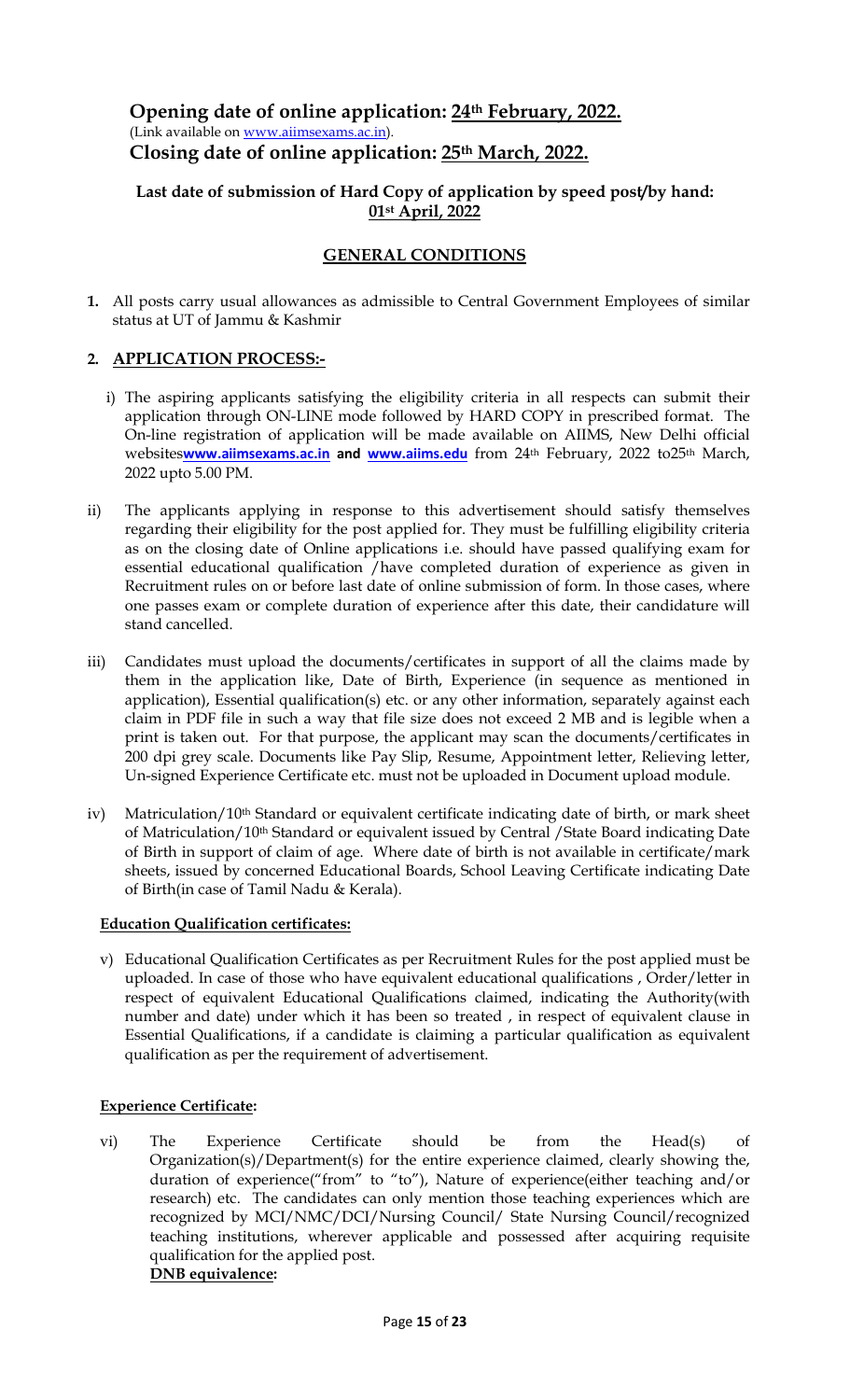In case of those who are holding DNB in broad specialties or super specialty as qualifying education, they have to produce documentary evidence issued by Competent/Appropriate authority about DNB equivalence with MD/MS/DM/M.Ch. as per MCI, New Delhi notification dated 31.10.2018.

Those who have undergone DNB training from institution given under Para 2 at (a)  $\&$ (b) of aforementioned MCI notification– will not need to have extra experience after qualifying degree.

Those who have undergone DNB training at Institution given at  $(c)$  &  $(d)$  of aforementioned MCI notification will need to have 1 year  $\&$  2 years extra experience i.e. total 4 & 5 years experience respectively from MCI recognized/permitted institution for equivalence.

### **Photo & Signature:**

vii) The candidate must ensure that their photo and signature are clearly visible in preview at the time of filling of application in online mode. If photo/signature image is displayed small or not visible in preview on website, that means photo/signature is not as prescribed and, in that case, their application will be rejected. **Accordingly, candidates are advised to be very careful while uploading their photo and signature.**

### **SC/ST/OBC/PWBD/EWS Certificate:**

viii) Candidates applying under any of the reserved category posts, viz.SC/ST/OBC/PWBD/EWS will be considered subject to Caste/PWBD/EWS certificate issued by the appropriate/Competent Authority in the prescribed format. Community should be clearly and legibly mentioned in the Certificate.

### **OBC Candidates:**

ix) a) Candidates applying under OBC category must produce the valid caste certificate in the format provided by the DoPT vide O.M. No.36036/2/2013-Estt(Res.) dated 30.05.2014 and further clarification issued by DoPT vide OM No.36036/2/2013-Estt(Res-I) dated 31.03.2016.

b) OBC candidate's eligibility will be based on the caste(s) borne in the Central List of OBC, Government of India.

c) The vacancies are being advertised in financial year 2021-2022, therefore, valid NCL-OBC certificate issued during this financial year will be considered valid. Candidates not having valid NCL-OBC certificate, issued during this financial year will not be considered valid for this advertisement.

d) OBC candidate(s) should not belong to Creamy Layer and their sub-caste should match with the entries in Central List of OBC, failing which their candidature will not be considered for OBC post. They will however be treated as UR candidate (if UR posts are advertised).

### **PwBD Candidates:**

x) Only such persons would be eligible for reservation under PwBD category who have not less than 40% of physical disability. Person who wants to avail the benefit of reservation would have to submit a Disability Certificate as issued by a Competent Authority in prescribed format as per "Rights of Persons with Disabilities Act, 2016", which came into force with effect from 19.04.2017. The candidature of PwBD applicant is subject to evaluation by the Medical Board duly constituted by the Competent Authority to ascertain the suitability of the candidate for the post for which he/she is being considered for).

### **EWS Candidates:**

xi) a) The vacancies advertised under EWS category are as per the instructions issued by DoPT, Ministry of Personnel, Public Grievances & Pension, Govt. of India, Vide OM No.36039/1/2019-Estt(Res) dated 31.01.2019. Applications under EWS category will be considered subject to submission of Income and Assets certificate in the prescribed format issued by the Competent Authority and subject to verification of genuineness of the certificate by the issuing authority.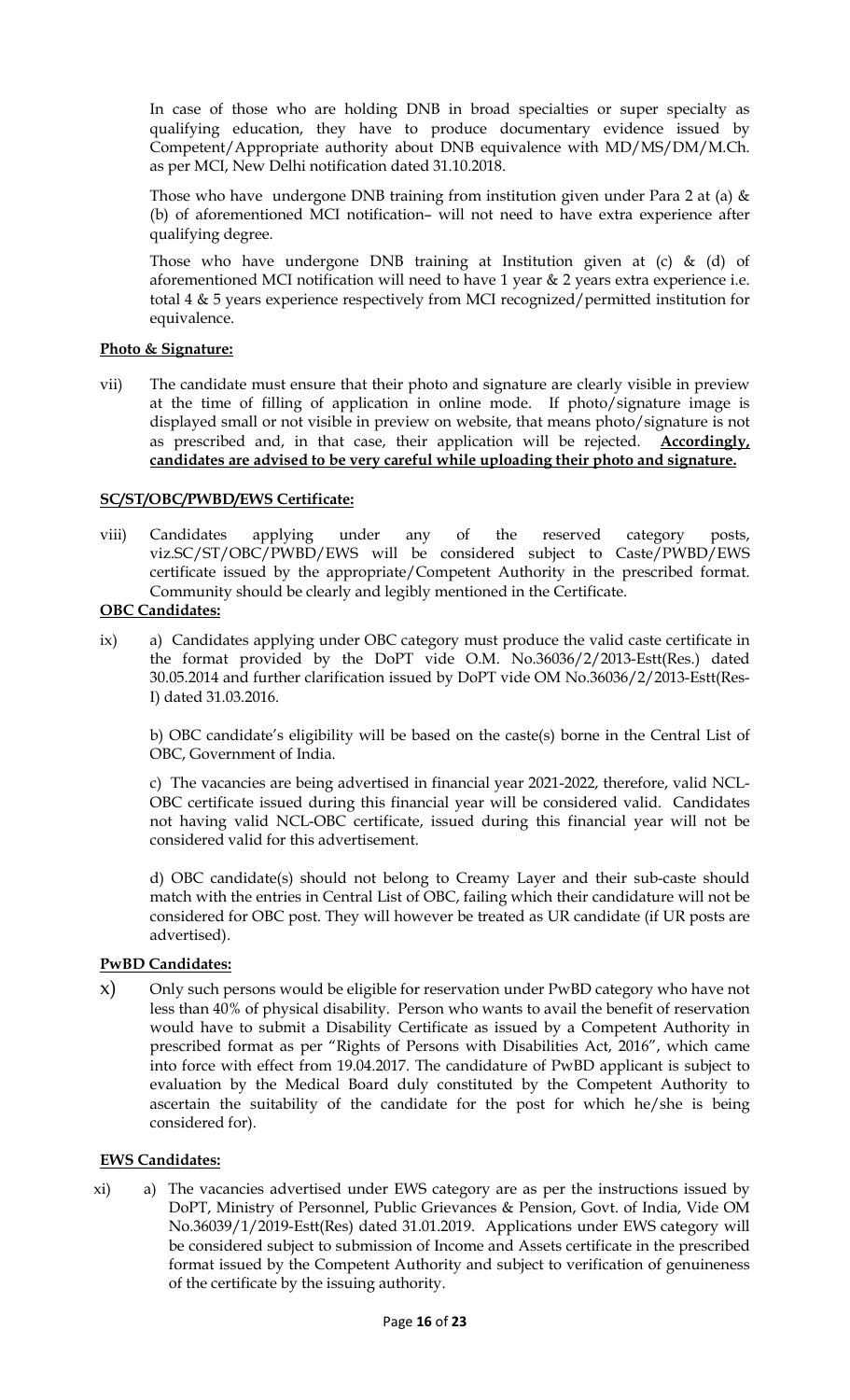- b) Candidates who fail to produce valid EWS certificate will not be considered for reservation under this category. They will however, be considered as UR candidate.
- c) As per DoPT OM No. 36039/1/2019-Estt(Res) dated 31.01.2019, the crucial date for submitting income and asset certificate by the candidates is the closing date for receipt of application for the post. Therefore, EWS candidate must ensure that they have a valid EWS certificate on or before the last date of submission of application.

### **NOC Certificate:**

xii) No Objection Certificate from the present employer (in case of candidates working in Government/Semi or Quasi Government, Government enterprises or Government funded autonomous institutions)

### **Application Fee:**

xiii) In case a candidate wishes to apply for more than one post, he/she is required to fill in the form separately for each post through On-line mode and deposit application fees separately for each application, as applicable.

### **Submission of Hard Copy of Application Form:**

xiv) The candidate(s) who submit(s) their online applications must also submit self-attested copies of all relevant certificates regarding Age, Qualification, Experience including Proof of Payment, Caste certificate in prescribed Performa, EWS/PWBD Certificate, NOC, other relevant testimonials along-with a printout of the application submitted online with covering letter (which will appear on screen after online submission)immediately so as the same reach to the following address on or before **01st April, 2022by 05:00 PM** positively:

> **Senior Administrative Officer (Faculty Cell) Administrative Block, 1st Floor All India Institute of Medical Sciences Ansari Nagar, New Delhi – 110 029**

**Failure to submit the hard copy by due date of submission will lead to cancellation of the candidature.**

- xv) Applications which are not complete as required for online submission, applications where application fee is not submitted as well as cases where Hard copy of application form with relevant documents after online submission of application is not received by due date will be rejected without any communication. Therefore, to avoid any complication, candidates are requested to make sure that application fee is paid, online application is complete and hard copy of application along with all relevant documents is received on or before due date as given in this notice. In cases, where candidates deposit hard copy in person, they should take receipt of submitted Hard copy of application along with all attachments from Faculty Cell of AIIMS, New Delhi mentioning Date and time. **Hard Copy of application without online application will not be accepted.**
- xvi) Any query regarding technical problem in filling of on-line applications may be sent through email to **[aiims.facultyrect@gmail.com](mailto:aiims.facultyrect@gmail.com)**or may be enquired telephonically on 011-26594499.

| 1. | Professor                   | Level-14-A-Rs.168900-220400/-   Plus NPA for those medical |                            |
|----|-----------------------------|------------------------------------------------------------|----------------------------|
|    |                             | as per 7 <sup>th</sup> CPC.                                | posts for which a          |
| 2. | <b>Additional Professor</b> | Level-13-A2+ - $\text{Rs}.148200$ -                        | recognized medical         |
|    |                             | 211400/- as per 7th CPC.                                   | qualification has<br>been  |
| 3. | <b>Associate Professor</b>  | Level-12-A-1+ - Rs. 138300-                                | prescribed as an essential |
|    |                             | 209200/- as per 7th CPC.                                   | qualification.             |
| 4. | <b>Assistant Professor</b>  | Entry Level Pay Matrix 12 -                                |                            |
|    |                             | Rs. 101500-167400/- as per 7th                             |                            |
|    |                             | <b>CPC</b>                                                 |                            |

### **3. PAY SCALES:**

**Allowances and perks will be admissible as per the rules besides Pay & NPA (for medical candidates only).**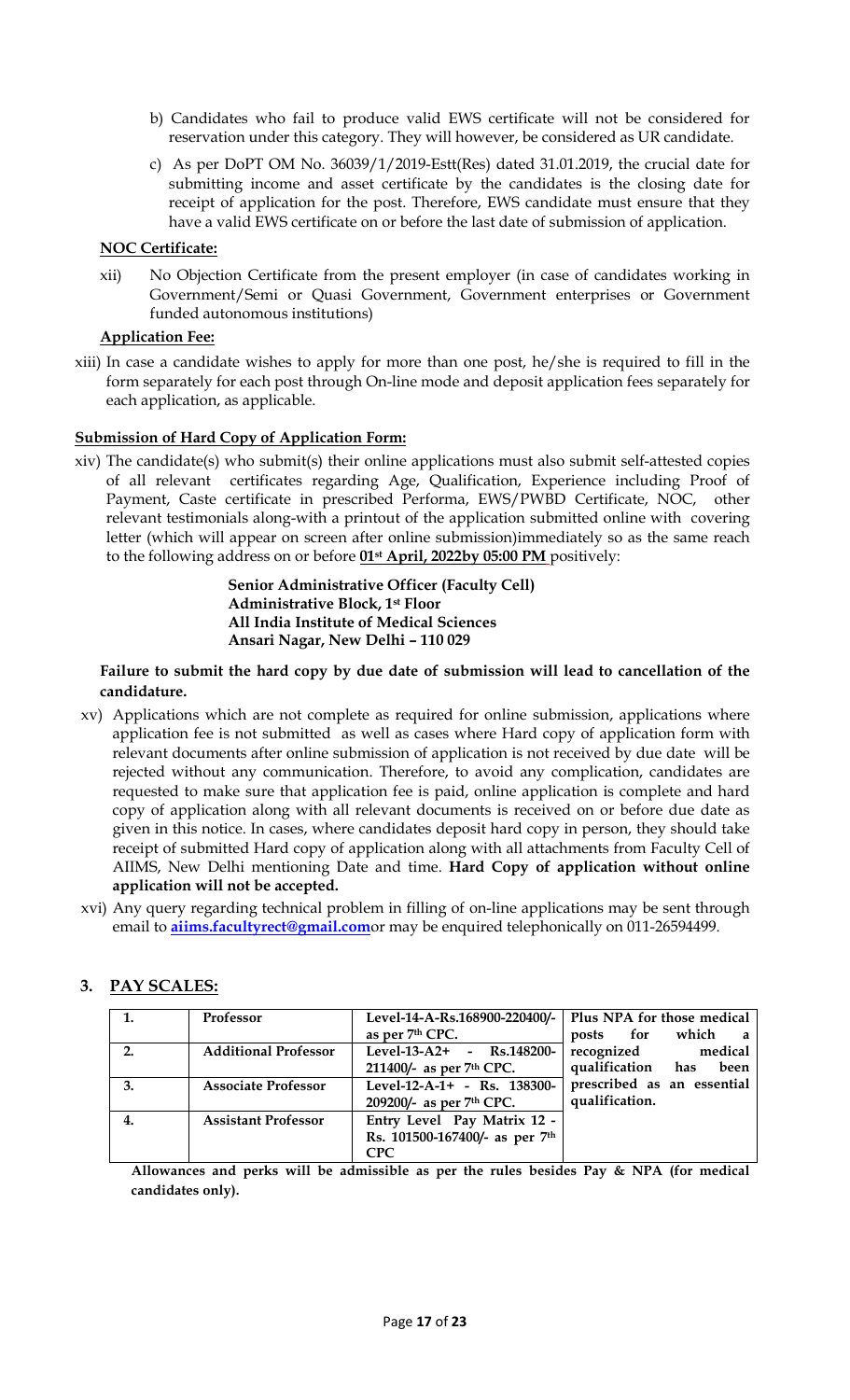### **4. MAXIMUM AGE-LIMIT AND AGE RELAXATION:-**

- (i) 50 (Fifty) years for all posts.
- (ii) Upper age limit shall be determined as on last date of submission of online applications i.e. 25th March, 2022.Age for the purpose of determining eligibility will be age as on last date of online application.
- (iii) No age relaxation would be available to SC/ST/OBC candidates applying for unreserved vacancies.
- (iv) The age concession to the PWBD shall be admissible irrespective of the fact whether the post is reserved for PWBD or not.
- (v) Age relaxation permissible to various categories is as under:

| Sl.No. | Category            | Age relaxation permissible beyond the upper age limit. |
|--------|---------------------|--------------------------------------------------------|
|        | 2C/CT               | 05 years                                               |
|        | )BC                 | 03 years                                               |
|        | <b>PWBD</b>         | 05 years                                               |
|        | Government Servant* | 05 years                                               |

**\* The age relaxation will be admissible to only those employees working under Central Government not under Autonomous Body/State Government/PSU and working in posts which are in the same line or allied cadres and here a relationship could be established that the service already rendered in a particular post will be useful for the efficient discharge of the duties of the post(s) to which has been advertised Final Decision in this regard will rest with the Authorities of AIIMS, Jammu**

**Age relaxation is subject to the condition that maximum age of the applicant on the last date shall not exceed 55 years after availing age relaxation. Age relaxation to other categories of the candidates will be regulated as per the DoPT instructions.**

### **5. APPLICATION FEES:**

- i) General/OBC Candidates Rs.1500(Rupees Fifteen Hundred only)
- ii) EWS Candidates Rs.1200 (Rupees Twelve Hundred only)
- iii) SC/ST Candidates Rs.1200(Rupees Twelve Hundred only)-(Application fee in respect of SC/ST candidates shall be refundable to those appearing in the interview for these posts against this advertisement).
- iv) PWBD Exempted
- v) Application fee once remitted shall not be refunded under any circumstances.
- vi) Applications received/submitted without the prescribed fee would not be considered and will be summarily rejected**.**
- **6.** Relaxation in experience/qualification in respect of SC/ST candidates against Direct Recruitment is at the discretion of the Competent Authority, keeping in view the number of reserved positions and the decision of selection committee. In the normal course, one year relaxation can be allowed against 2-3 years experience and 2-3 years in the case of 5-8 prescribed experience.
- **7.** All the original certificates/documents will be verified at the time of interview. The short-listed candidate(s) based on their submission, must bring one print out of on-line application, a set of self attested photocopy as well as Original certificates/documents viz. (i) 10th class, (ii) essential qualifications and experience(s), (iii) valid caste certificate if applied under SC/ST/OBC/PWBD/EWS category issued by the appropriate/competent authority (iv) No Objection Certificates (if in regular employment in any Govt./Semi Govt./ Government Enterprises/Government funded autonomous Institutions). Failure to produce these certificates/documents on the day of verification of documents/interview will lead to cancellation of candidature and candidate will not be allowed to appear for interview.

### **#######**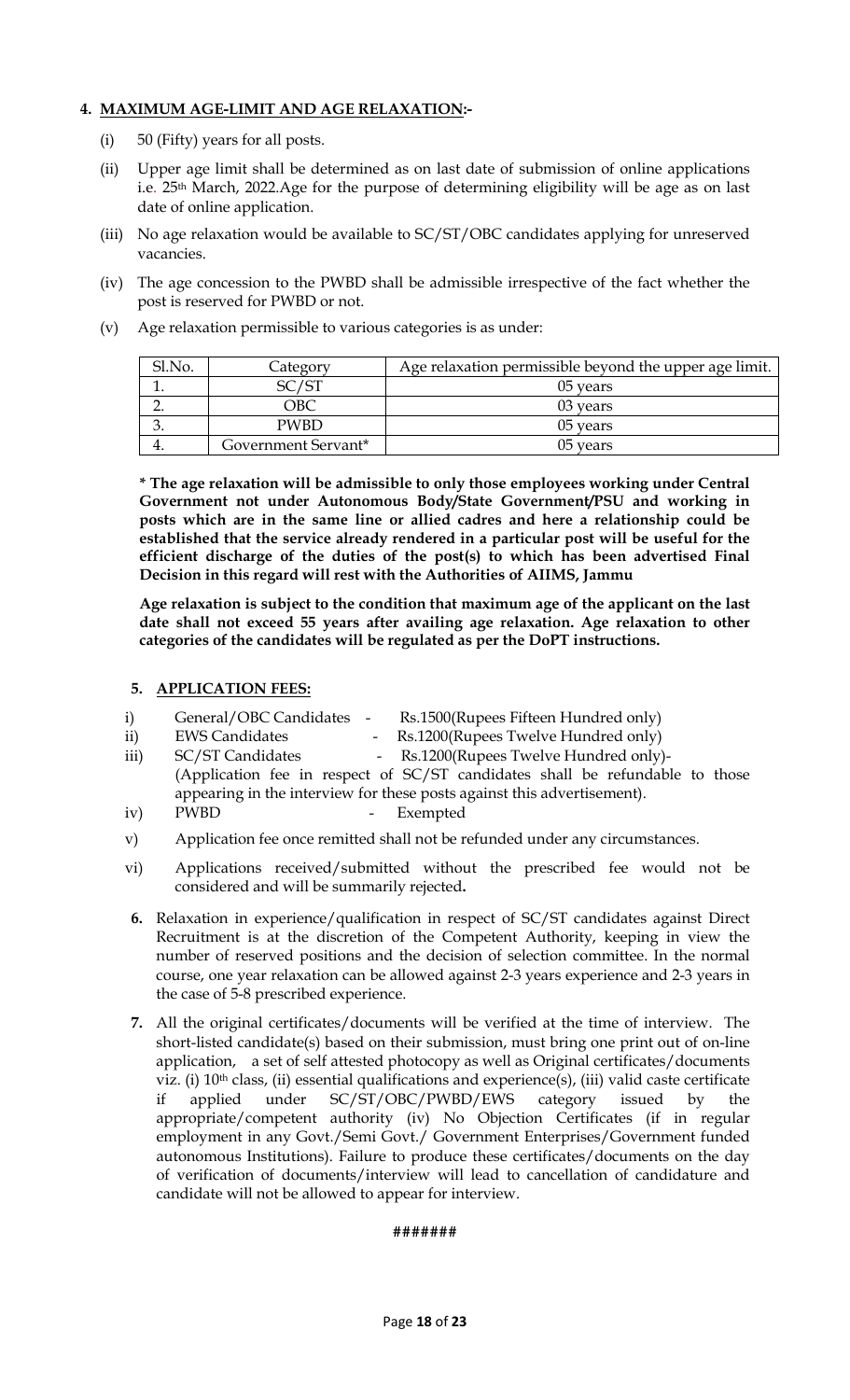### **OTHER INFORMATION FOR THE CANDIDATES**

- 1. All India Institute of Medical Sciences, Vijaypur (Samba), Jammu is an autonomous body established under an Act of Parliament.
- 2. Service under the AIIMS, Vijaypur is governed by the Act and the Rules & Regulations framed there under.
- 3. Period of probation for all faculty posts will be two years.
- 4. The post(s) is/are whole time and private practice of any kind is prohibited.
- 5. The employees of the AIIMS, Vijaypur, Jammu will be governed by the New Pension Scheme as per the provision contained in the Ministry of Finance, Department of Economic Affairs (ECB & PR Division) Notification No. 5/7/2003-ECB&PR dated 22.12.2003.
- **6.** Process of Selection is Interview and **interview would be scheduled at AIIMS, Jammu location.**
- **7.** Applicants must possess the essential qualification and experience up-to-the last date of online submission of application(s). Their candidature will be cancelled at any stage if it is found that their educational qualification or experiences is not recognized by the Govt. of India.
- **8.** Incomplete application(s) and applications where hard copy is received after the last date will be summarily rejected.
- **9.** The period of experience shall be counted after obtaining the prescribed educational qualification.
- **10.** While every effort will be made to provide residential accommodation to the faculty appointed at the AIIMS,Vijaypur (Samba), Jammu subject to availability, but in view of the paucity of the residential accommodation in the campus, it may not be possible to provide accommodation to all faculty members. In the event that no accommodation is provided, necessary House Rent Allowance (H.R.A) as admissible to the Central Government Servants of similar status serving in station Jammu & Kashmir will be provided as per rules.
- **11.** Canvassing of any kind is prohibited and if anyone is found canvassing, his/her candidature will be rejected.
- **12.** The candidate should not have been convicted by any Court of Law.
- **13**. The AIIMS, Vijaypur (Samba), Jammu reserves the right to increase/decrease or withdraw any number of vacancies.
- 14. The Competent Authority reserves the right to amend, cancel or change this advertisement as a whole or in part without assigning any reason or giving notice.
- 15. The decision of the Competent Authority regarding short-listing of the candidates to be called for interview, verification of documents and selection of candidates would be final and binding on all candidates. No representation/correspondence will be entertained in this regard.
- 16. All disputes will be subject to jurisdiction of Court of Law at New Delhi.

### **Clarification & Enquiries (only for queries related to Online Application Form): Mail to: [aiims.facultyrect@gmail.com](mailto:aiims.facultyrect@gmail.com) Contact No.: 011-26594499**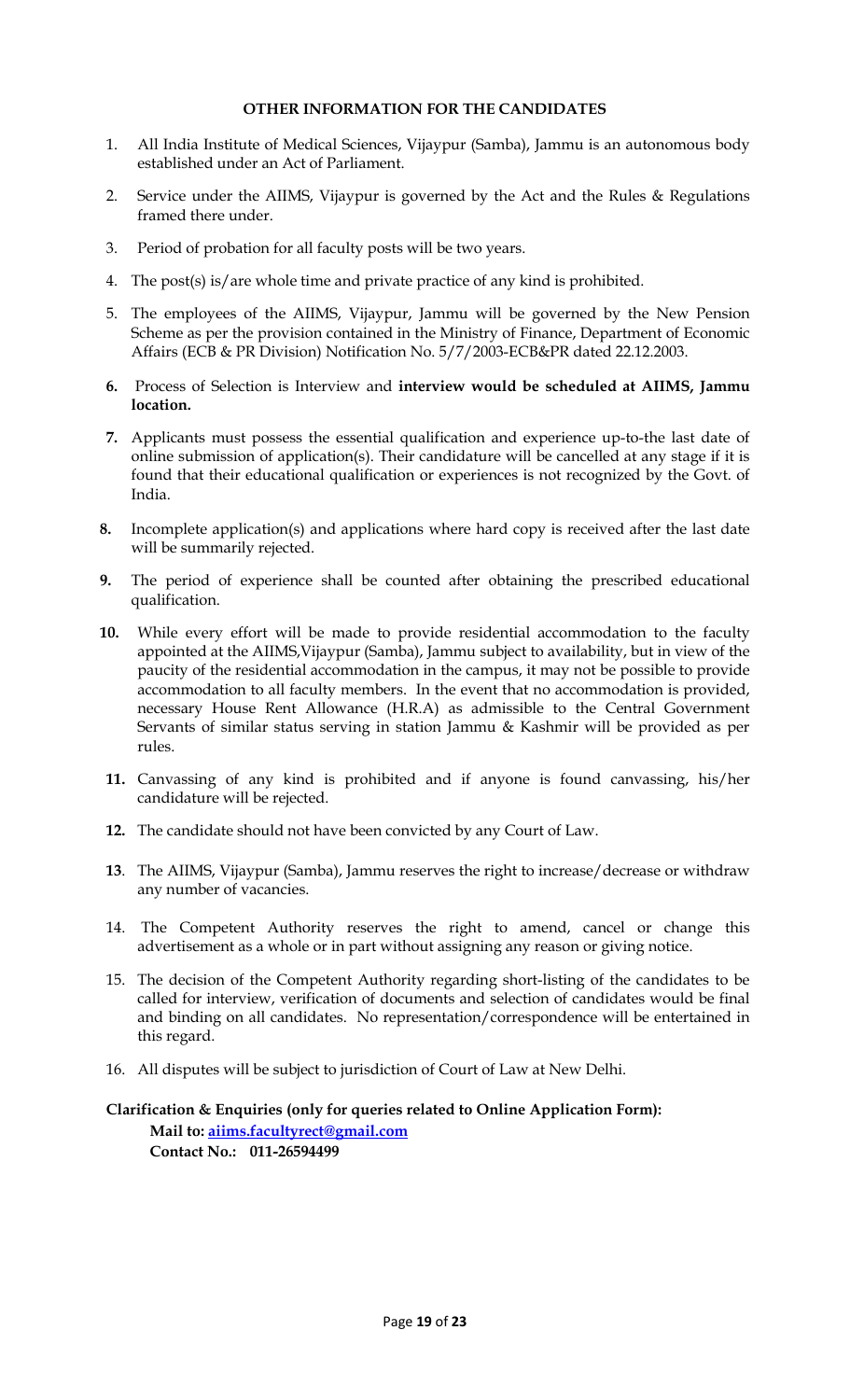# **B.FACULTY POSTS UNDER DEPUTATION MODE:**

| <b>S. No.</b> | <b>Name of Post</b>       | Group | <b>Mode</b>            | <b>Pay Band Level</b><br>as per 7 <sup>th</sup> CPC | No. of<br><b>Post</b> |
|---------------|---------------------------|-------|------------------------|-----------------------------------------------------|-----------------------|
|               | Medical<br>Superintendent |       | <b>Deputation Only</b> | Level 14-A<br>(Rs. 144200-<br>218200)+NPA           | 01                    |

### **Essential Eligibility Details:**

| <b>S. No.</b> | Name of the Post and Essential Eligibility Criteria                            |  |  |  |  |  |
|---------------|--------------------------------------------------------------------------------|--|--|--|--|--|
| 1             | <b>Medical Superintendent (Deputation Basis Only)</b>                          |  |  |  |  |  |
|               | <b>Essential:-</b>                                                             |  |  |  |  |  |
|               | Holding analogous post on regular basis.<br>(i)                                |  |  |  |  |  |
|               | A medical qualification included in the I or II Schedule or Part II of<br>(ii) |  |  |  |  |  |
|               | the third Schedule to the India Medical Council Act of 1956 (person            |  |  |  |  |  |
|               | possessing qualification include in part II or third schedule should           |  |  |  |  |  |
|               | also fulfill the condition specified in Section 13(3) of the Act.              |  |  |  |  |  |
|               | A Postgraduate qualification, e.g. MD or MS or a recognized<br>(iii)           |  |  |  |  |  |
|               | qualification equivalent thereto.                                              |  |  |  |  |  |
|               | OR.                                                                            |  |  |  |  |  |
|               | M.H.A. (Master in Hospital Administration) or a post Graduate Degree           |  |  |  |  |  |
|               | recognized equivalent to M.H.A by the Medical Council of India.                |  |  |  |  |  |
|               |                                                                                |  |  |  |  |  |
|               | <b>Experience:-</b>                                                            |  |  |  |  |  |
|               | Ten year's experience in Hospital Administration in Hospital after obtaining   |  |  |  |  |  |
|               | the P.G. Degree in a senior position, preferably in hospital with 300 beds.    |  |  |  |  |  |

### **Note:**

- I. The Executive Director & CEO, AIIMS, Vijaypur, Jammu reserves the right to vary the vacancies or cancel the advertisement, at any stage of the process without assigning any reason thereof.
- II. Maximum age limit for applying for the aforesaid post on deputation is 56 years, as on last date of receipt of application **i.e. 01ST April, 2022.**
- III. The initial period of deputation shall ordinarily be three years from date of appointment as per DOPT guidelines. Pay will be protected as per Govt. of India rules.
- IV. The interested officers who fulfill the above qualifications/eligible may submit their application in the prescribed proforma at **Annexure-I through proper channel** to the Director, All India Institute of Medical Sciences, Ansari Nagar, New Delhi-110608, so as to reach the addressee on or before **01ST April, 2022.**The envelope containing the application(s) should be super scribed **"Application for the post of Medical Superintendent, AIIMS,Vijaypur, Jammu, on Deputation Basis".**
- V. Application forms received after last date will not be considered. AIIMS, Vijaypur, Jammu will not be responsible for any postal delay.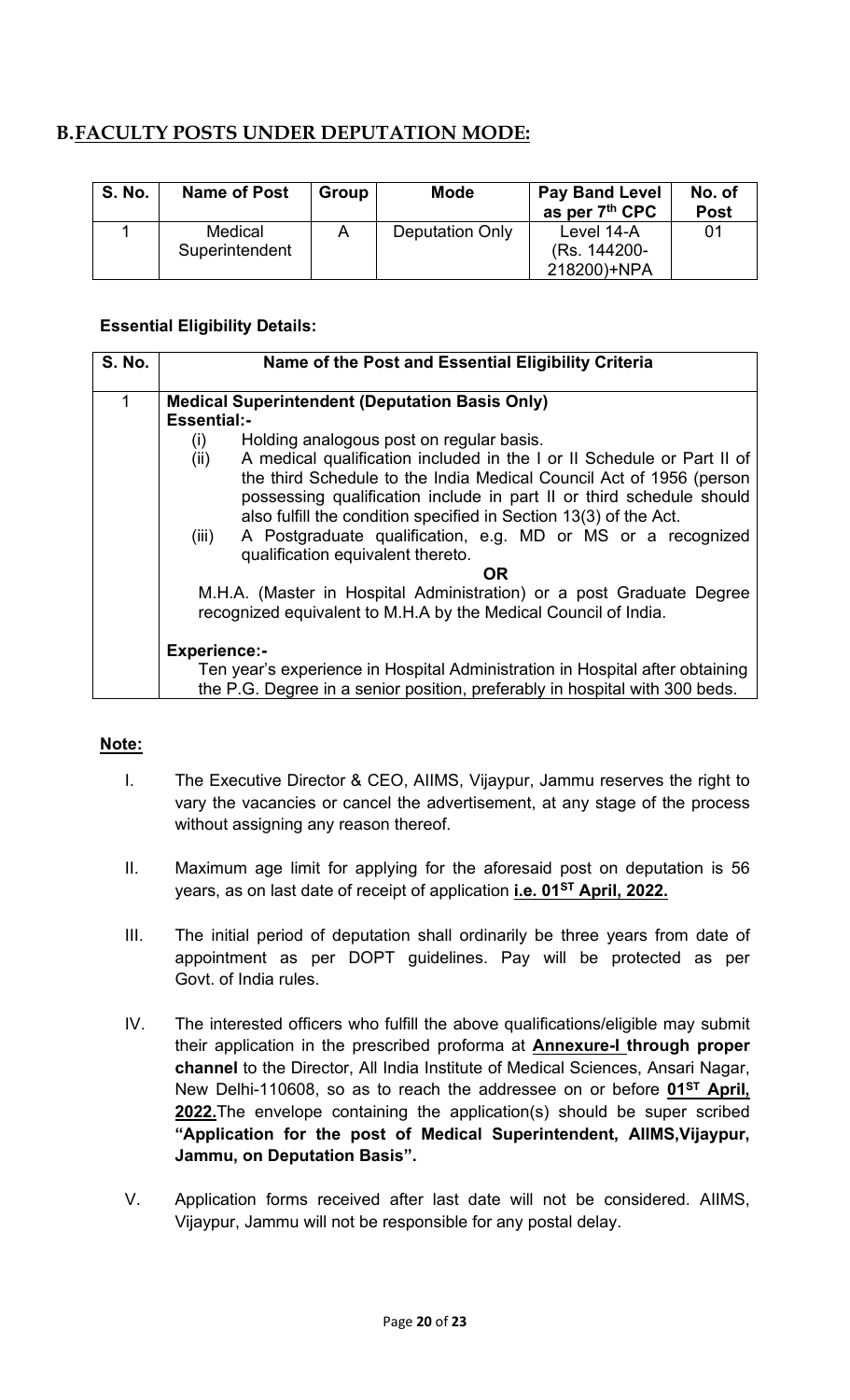- VI. While forwarding their applications, Employer/Cadre Controlling Authority may ensure that the particulars of the candidates are verified and that they fulfill the eligibility conditions. Duly attested photocopies by competent authority of the applicant's up-to-date Confidential Reports (at least for the latest 05 years) may also be enclosed with the application. **It may also be clearly stated that no vigilance/disciplinary proceedings are pending or contemplated against the candidates concerned.** Application without vigilance clearance and ACRs/APARs Dossiers will not be considered. Supporting documents related to qualification, experience etc. may also be self-attested.
- VII. The applications received after the last date, without signature of the candidate or incomplete or not forwarded though proper channel will be summarily rejected.
- VIII. The posts advertised in the Advertisement are not applicable for the candidates working in private organization/institute etc.
- IX. The deputation will be governed by the standard terms and conditions of deputation provided under Department of Personnel & Training's OM/order No. 06/08/2009-Estt.(Pay II) **dated 17th June, 2010**amended from time to time.
- X. Applicants are advised to visit AIIMS, New Delhi website [www.aiims.edu&](http://www.aiims.edu/)[www.aiimsexams.acr](http://www.aiimsexams.ac/)egularly for updates regarding this advertisement. All future updates shall be published only on our website.
- XI. Canvassing in any form will lead to disqualification of candidature.

### **For Clarification & Enquiries: 011-26594220**

### **Encl: Application form**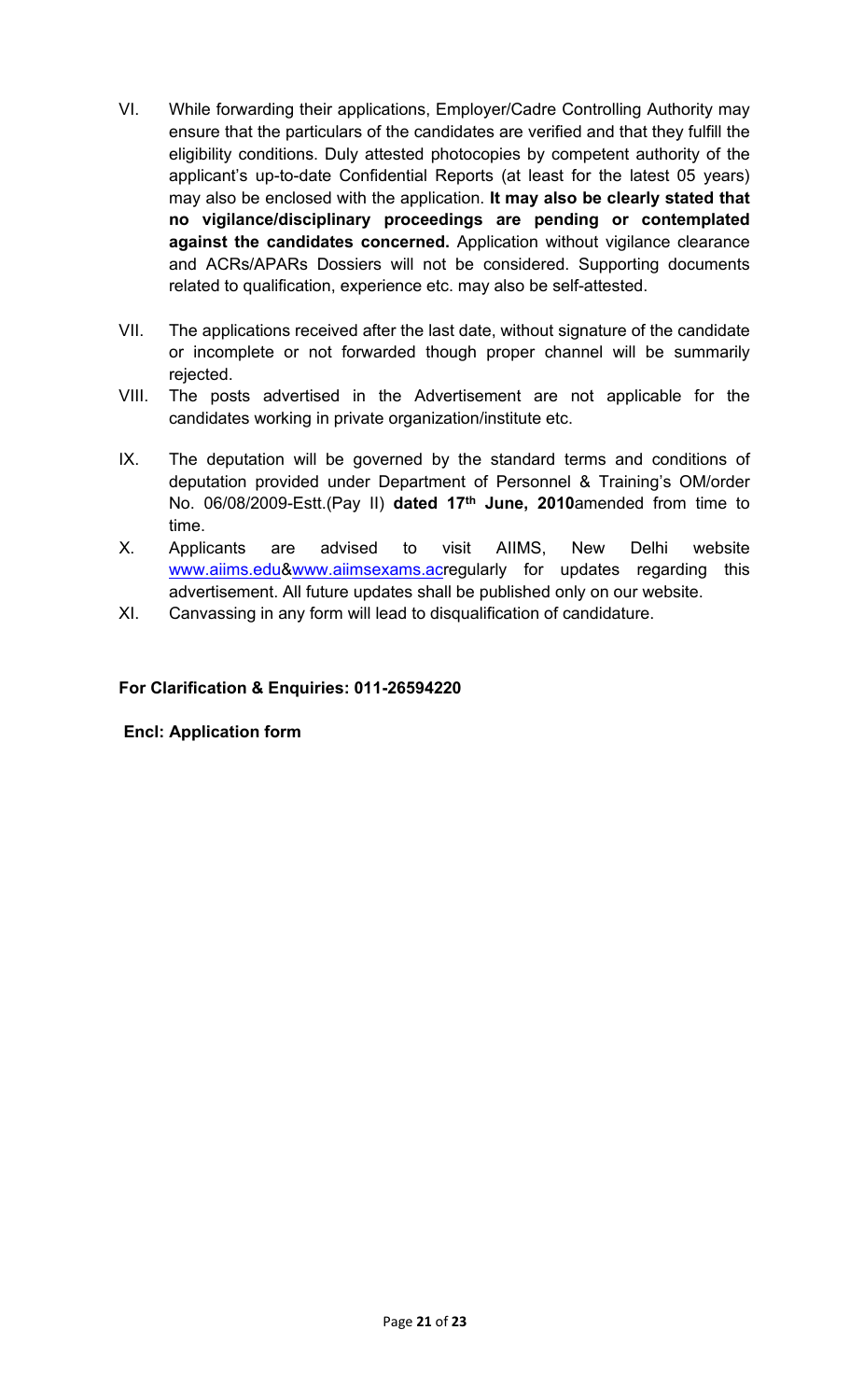# **Application for the post of at AIIMS, Vijaypur, Jammu (ON DEPUTATION BASIS)**

| 1              | Name and address in BLOCK letters                                                                                                                                                                                                                  |            |                             |          |  |                                                                             |                                                                  |
|----------------|----------------------------------------------------------------------------------------------------------------------------------------------------------------------------------------------------------------------------------------------------|------------|-----------------------------|----------|--|-----------------------------------------------------------------------------|------------------------------------------------------------------|
|                |                                                                                                                                                                                                                                                    |            |                             |          |  |                                                                             | Affix your Recent<br><b>Coloured Passport</b><br>size photograph |
| $\overline{2}$ | Date of birth (in Christian era)                                                                                                                                                                                                                   |            |                             |          |  |                                                                             |                                                                  |
| $\mathfrak{Z}$ | Date of retirement under Central/State<br><b>Government Rules</b>                                                                                                                                                                                  |            |                             |          |  |                                                                             |                                                                  |
| 4              | <b>Educational Qualification:</b>                                                                                                                                                                                                                  |            |                             |          |  |                                                                             |                                                                  |
| 5              | Whether educational and other qualifications required for the post are satisfied (if any qualification has been treated<br>as equivalent to the one prescribed in the rules, state the authority for the same).                                    |            |                             |          |  |                                                                             |                                                                  |
|                |                                                                                                                                                                                                                                                    |            | Qualifications / Experience |          |  |                                                                             |                                                                  |
|                |                                                                                                                                                                                                                                                    |            |                             | Required |  |                                                                             | Possessed by the officer                                         |
|                | <b>Essential</b>                                                                                                                                                                                                                                   |            |                             |          |  |                                                                             |                                                                  |
|                | Desirable                                                                                                                                                                                                                                          |            |                             |          |  |                                                                             |                                                                  |
| $6\phantom{1}$ | Please state clearly whether in the light of entries made by<br>you above, you meet the requirements of the post.                                                                                                                                  |            |                             |          |  |                                                                             |                                                                  |
| $\overline{7}$ | Details of employments (in chronological order) enclose a separate sheet, duly authenticated by your signature if the<br>space below is insufficient.                                                                                              |            |                             |          |  |                                                                             |                                                                  |
|                | Office/Instt./Organization                                                                                                                                                                                                                         | Post Held  | From                        | To       |  | Pay-band and Grade Pay<br>(Scale of Pay if in pre-<br>revised scale of pay) | Nature of Duties                                                 |
|                |                                                                                                                                                                                                                                                    |            |                             |          |  |                                                                             |                                                                  |
|                |                                                                                                                                                                                                                                                    |            |                             |          |  |                                                                             |                                                                  |
|                |                                                                                                                                                                                                                                                    |            |                             |          |  |                                                                             |                                                                  |
| 8              | Nature of present employment (i.e.adhoc or temporary or<br>quasi-permanent or permanent)                                                                                                                                                           |            |                             |          |  |                                                                             |                                                                  |
| 9              | the<br>present<br>case<br>In<br>deputation/contract basis, Please state :<br>the date of initial appointment<br>(a)<br>period of appointment on deputation/contract<br>(b)<br>name of the parent office/organization to which you<br>(c)<br>belong | employment | held<br>is                  | on       |  |                                                                             |                                                                  |

Contd..2..